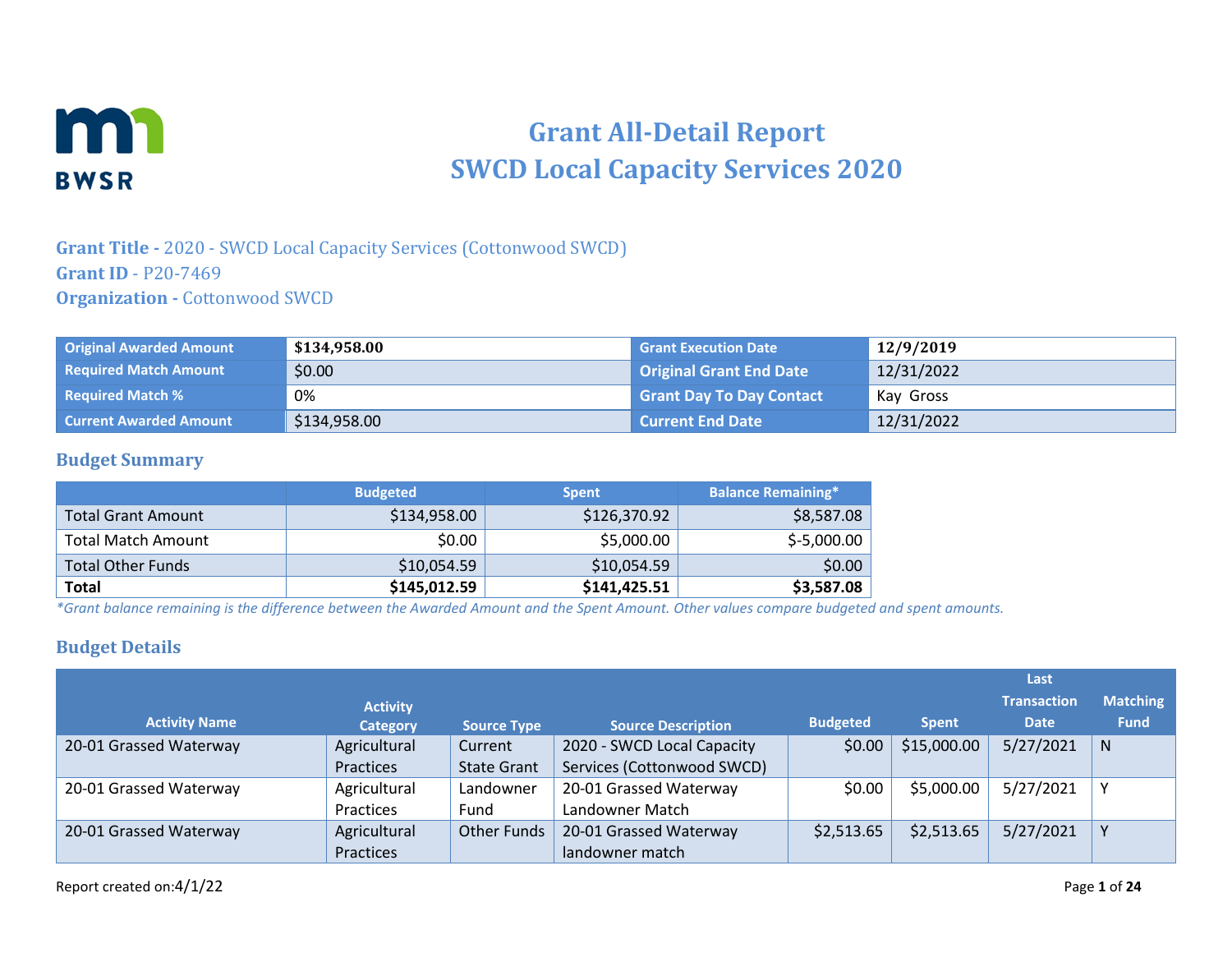|                                                                 |                                         |                                          |                                                           |                 |                            | Last                              |                                |
|-----------------------------------------------------------------|-----------------------------------------|------------------------------------------|-----------------------------------------------------------|-----------------|----------------------------|-----------------------------------|--------------------------------|
| <b>Activity Name</b>                                            | <b>Activity</b>                         |                                          |                                                           | <b>Budgeted</b> |                            | <b>Transaction</b><br><b>Date</b> | <b>Matching</b><br><b>Fund</b> |
| 20-01 Grassed Waterway                                          | <b>Category</b><br>Agricultural         | <b>Source Type</b><br><b>Other Funds</b> | <b>Source Description</b><br>2020 - State Cost-Share Fund | \$7,540.94      | <b>Spent</b><br>\$7,540.94 | 5/27/2021                         | $\mathsf{N}$                   |
|                                                                 | Practices                               |                                          | (Cottonwood SWCD)                                         |                 |                            |                                   |                                |
| Excess Nutrients - 2020 - Watershed<br>Technician               | Technical/Engi<br>neering<br>Assistance | Current<br><b>State Grant</b>            | 2020 - SWCD Local Capacity<br>Services (Cottonwood SWCD)  | \$15,000.00     | \$10,205.11                | 12/31/2021                        | $\mathsf{N}$                   |
| Riparian Zone Management - 2020 -<br>Equipment                  | Supplies/Equip<br>ment                  | Current<br><b>State Grant</b>            | 2020 - SWCD Local Capacity<br>Services (Cottonwood SWCD)  | \$0.00          |                            |                                   | N                              |
| Riparian Zone Management - 2020 -<br><b>Programs Assistant</b>  | Administration<br>/Coordination         | Current<br><b>State Grant</b>            | 2020 - SWCD Local Capacity<br>Services (Cottonwood SWCD)  | \$15,000.00     | \$16,087.12                | 12/31/2021                        | $\mathsf{N}$                   |
| Riparian Zone Management - 2020 -<br>Staff                      | Project<br>Development                  | Current<br><b>State Grant</b>            | 2020 - SWCD Local Capacity<br>Services (Cottonwood SWCD)  | \$10,000.00     | \$10,084.45                | 12/31/2021                        | N                              |
| Riparian Zone Mgmt - 2020 -<br>Program Technician 2             | Technical/Engi<br>neering<br>Assistance | Current<br><b>State Grant</b>            | 2020 - SWCD Local Capacity<br>Services (Cottonwood SWCD)  | \$20,000.00     | \$19,684.33                | 12/31/2021                        | $\mathsf{N}$                   |
| Soil Erosion - 2020 - Cost-Share<br>Practices                   | Agricultural<br>Practices               | Current<br><b>State Grant</b>            | 2020 - SWCD Local Capacity<br>Services (Cottonwood SWCD)  | \$15,000.00     |                            |                                   | N                              |
| Soil Erosion - 2020 - Program<br>Technician 2                   | Technical/Engi<br>neering<br>Assistance | Current<br><b>State Grant</b>            | 2020 - SWCD Local Capacity<br>Services (Cottonwood SWCD)  | \$19,958.00     | \$17,696.54                | 12/31/2021                        | $\overline{N}$                 |
| Soil Erosion - 2020 - Programs<br>Assistant                     | Administration<br>/Coordination         | Current<br><b>State Grant</b>            | 2020 - SWCD Local Capacity<br>Services (Cottonwood SWCD)  | \$15,000.00     | \$16,074.24                | 12/31/2021                        | $\mathsf{N}$                   |
| Soil Erosion - 2020 - Resource<br>Technician                    | Technical/Engi<br>neering<br>Assistance | Current<br><b>State Grant</b>            | 2020 - SWCD Local Capacity<br>Services (Cottonwood SWCD)  | \$0.00          |                            |                                   | N.                             |
| Soil Erosion - 2020 - Staff                                     | Project<br>Development                  | Current<br><b>State Grant</b>            | 2020 - SWCD Local Capacity<br>Services (Cottonwood SWCD)  | \$10,000.00     | \$10,549.84                | 12/31/2021                        | N                              |
| Water Storage Treatment - 2020 -<br><b>Watershed Technician</b> | Technical/Engi<br>neering<br>Assistance | Current<br><b>State Grant</b>            | 2020 - SWCD Local Capacity<br>Services (Cottonwood SWCD)  | \$15,000.00     | \$10,989.29                | 12/31/2021                        | N <sub>1</sub>                 |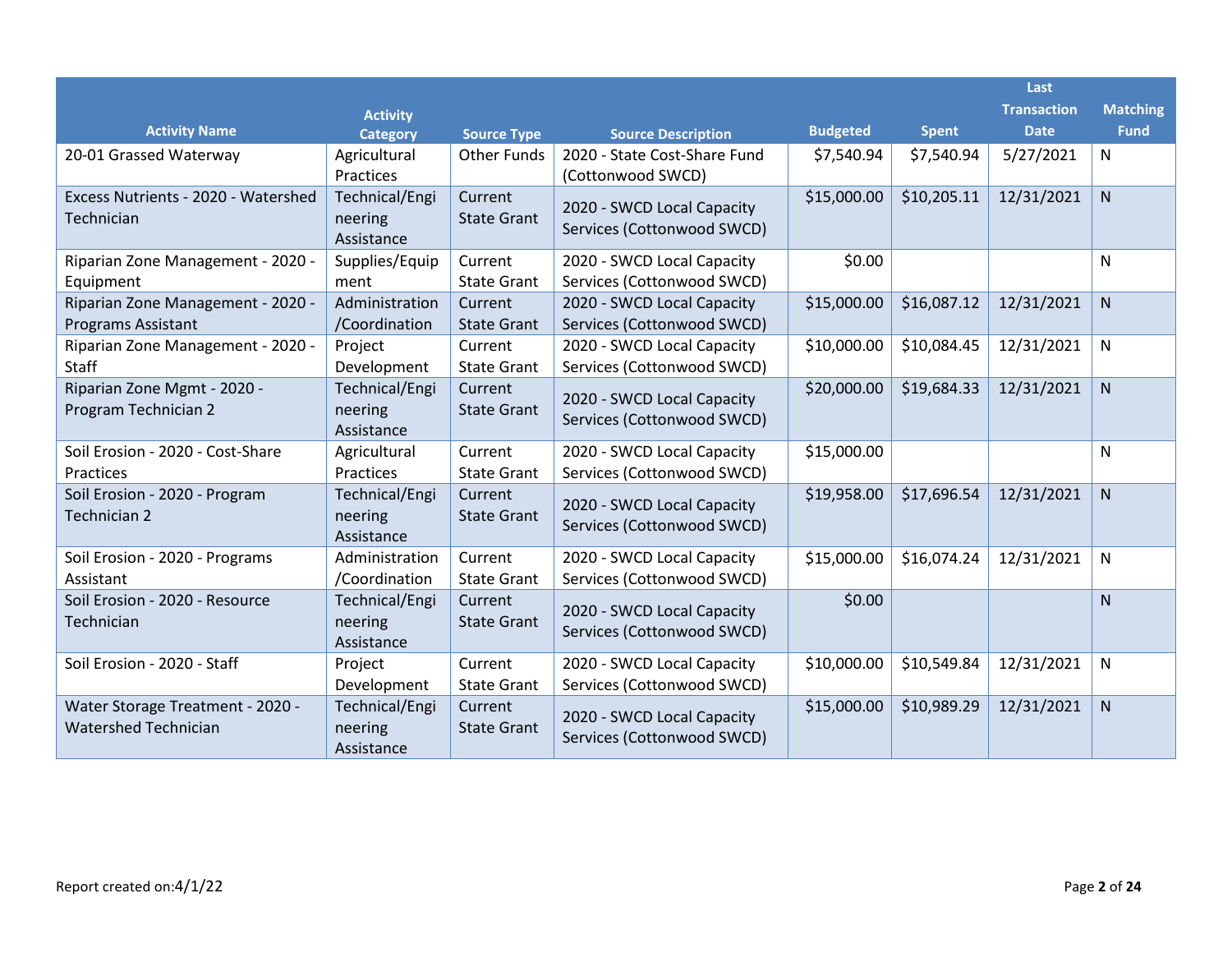# **Activity Details Summary**

| <b>Activity Details</b>           | <b>Total Action Count</b> | <b>Total Activity Mapped</b> | <b>Proposed Size / Unit</b> | <b>Actual Size / Unit</b> |
|-----------------------------------|---------------------------|------------------------------|-----------------------------|---------------------------|
| 412 - Grassed Waterway and Swales |                           |                              | 4.1 AC                      | 4.1 AC                    |

# **Proposed Activity Indicators**

|  | <b>Activity Name</b> | <b>Indicator Name</b> | <b>Value &amp; Units</b> | Waterbody | <b>Calculation Tool</b> |  |  |
|--|----------------------|-----------------------|--------------------------|-----------|-------------------------|--|--|
|--|----------------------|-----------------------|--------------------------|-----------|-------------------------|--|--|

# **Final Indicators Summary**

| <b>Indicator Name</b>       | <b>Total Value</b> | <b>Unit</b> |
|-----------------------------|--------------------|-------------|
| <b>SEDIMENT (TSS)</b>       | 20.13              | TONS/YR     |
| PHOSPHORUS (EST. REDUCTION) | 23.14              | LBS/YR      |
| SOIL (EST. SAVINGS)         | 20.13              | TONS/YR     |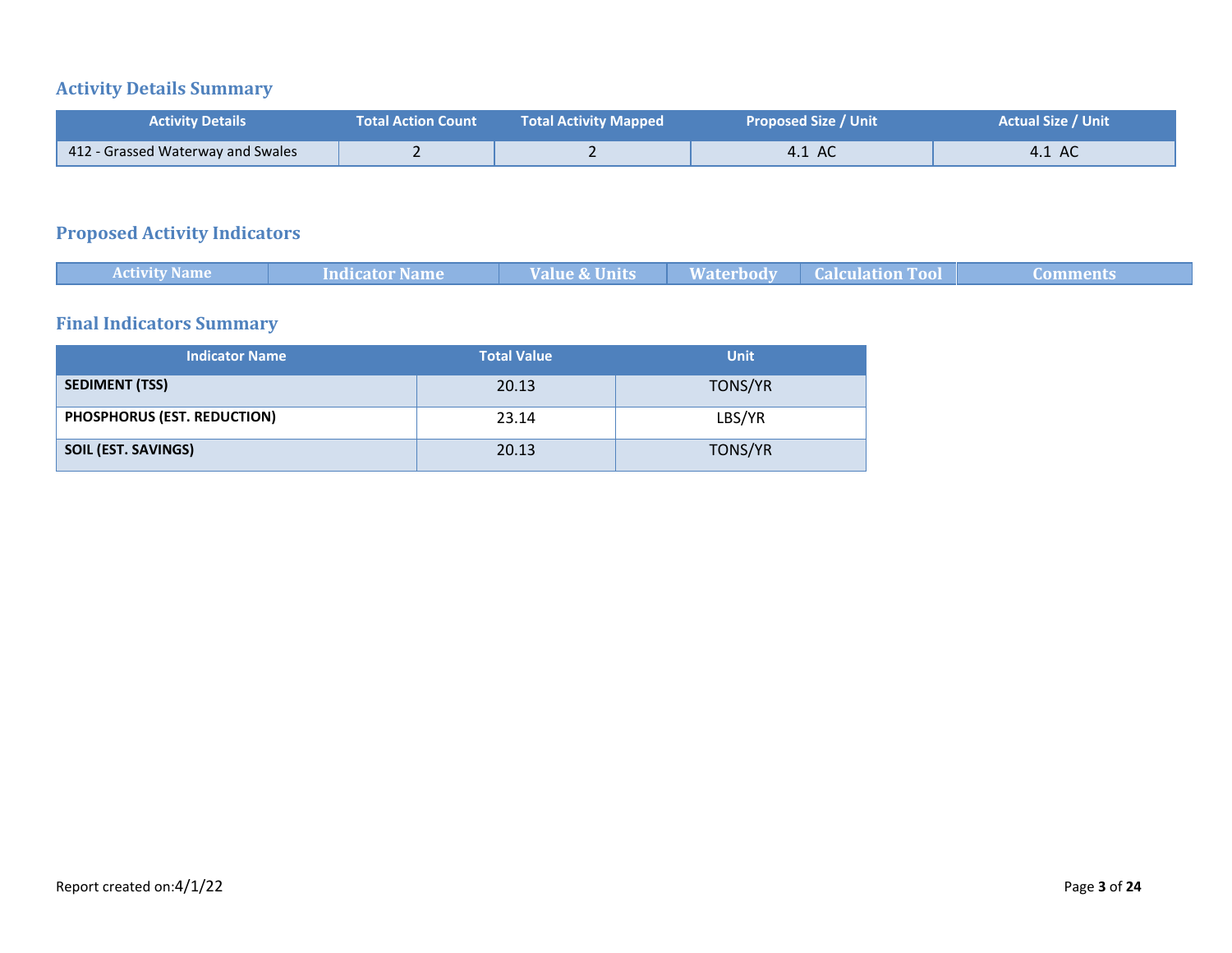# **Grant Activity**

| <b>Grant Activity - 20-01 Grassed Waterway</b> |                                                                                                                                                                                                                                                                                                                                                                                                           |                 |           |
|------------------------------------------------|-----------------------------------------------------------------------------------------------------------------------------------------------------------------------------------------------------------------------------------------------------------------------------------------------------------------------------------------------------------------------------------------------------------|-----------------|-----------|
| <b>Description</b>                             | Grassed waterway, Germantown 108-36-32, 4.1 acres. Est cost of construction \$35,252.70 @ 75% cost-share, encumbered<br>\$26,439.53. FY20 state cost share \$11,439.53 and FY20 District Capacity \$15,000.                                                                                                                                                                                               |                 |           |
| <b>Category</b>                                | AGRICULTURAL PRACTICES                                                                                                                                                                                                                                                                                                                                                                                    |                 |           |
| <b>Start Date</b>                              | 27-Aug-20                                                                                                                                                                                                                                                                                                                                                                                                 | <b>End Date</b> | 27-May-21 |
| <b>Has Rates and Hours?</b>                    | No.                                                                                                                                                                                                                                                                                                                                                                                                       |                 |           |
| <b>Actual Results</b>                          | Grassed waterway and supporting practices were installed according to plan.<br>Final total cost: \$30,054.59<br>Final Cost Share total: \$22,540.94<br>District Capacity FY2020 split: \$15,000.00<br>FY2020 State Cost-Share split: \$7,540.94<br>Landowner match total: \$7,513.65<br>FY2020 Cost-share landowner match split: \$2,513.65<br>FY2020 District Capacity landowner match split: \$5,000.00 |                 |           |

|                                            | <b>Activity Action - 20-01 Grassed Waterway</b> |  |                                                                                                            |                       |                                      |       |                |
|--------------------------------------------|-------------------------------------------------|--|------------------------------------------------------------------------------------------------------------|-----------------------|--------------------------------------|-------|----------------|
|                                            | <b>Practice</b>                                 |  | 412 - Grassed Waterway and                                                                                 |                       | <b>Count of Activities</b>           |       | $\overline{2}$ |
|                                            |                                                 |  | <b>Swales</b>                                                                                              |                       |                                      |       |                |
|                                            | <b>Description</b>                              |  | Grassed waterway installed with eligible components of 342 Critical Area Planting and Subsurface Drainage. |                       |                                      |       |                |
|                                            | <b>Proposed Size / Units</b>                    |  | 4.10 AC                                                                                                    | Lifespan              |                                      |       | 10 Years       |
|                                            | <b>Actual Size/Units</b>                        |  | 4.10 AC                                                                                                    | <b>Installed Date</b> |                                      |       | 16-May-21      |
|                                            | <b>Mapped Activities</b>                        |  | 2 Polygon(s)                                                                                               |                       | <b>Technical Assistance Provider</b> |       | <b>TSA</b>     |
| Final Indicator for 20-01 Grassed Waterway |                                                 |  |                                                                                                            |                       |                                      |       |                |
| <b>Indicator Name</b>                      |                                                 |  | PHOSPHORUS (EST. REDUCTION)                                                                                |                       | <b>Value</b>                         | 23.14 |                |

| Indicator Name                                    | PHOSPHORUS (EST. REDUCTION)                   | <b>Nalue</b>            | 23.14                                  |
|---------------------------------------------------|-----------------------------------------------|-------------------------|----------------------------------------|
| Indicator Subcategory/Units                       | WATER POLLUTION (REDUCTION ESTIMATES) LBS/YR  | <b>Calculation Tool</b> | <b>BWSR CALC (GULLY STABILIZATION)</b> |
| <b>Waterbody</b>                                  | Cottonwood                                    |                         |                                        |
| <b>Final Indicator for 20-01 Grassed Waterway</b> |                                               |                         |                                        |
| Indicator Name                                    | SOIL (EST. SAVINGS)                           | <b>Value</b>            | 20.13                                  |
| Indicator Subcategory/Units                       | WATER POLLUTION (REDUCTION ESTIMATES) TONS/YR | <b>Calculation Tool</b> | <b>BWSR CALC (GULLY STABILIZATION)</b> |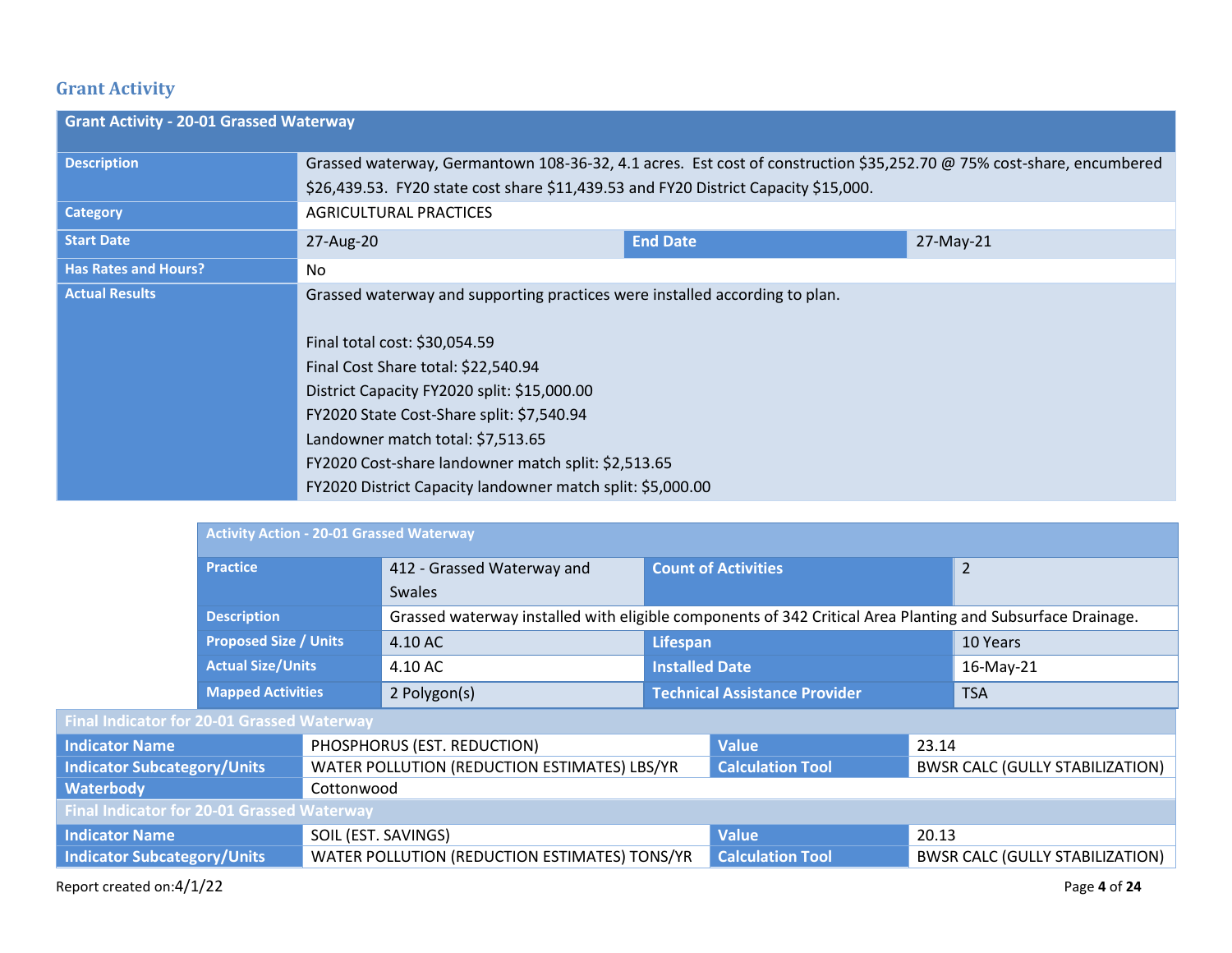| <b>Waterbody</b>                                  | Cottonwood                                    |                         |                                        |
|---------------------------------------------------|-----------------------------------------------|-------------------------|----------------------------------------|
| <b>Final Indicator for 20-01 Grassed Waterway</b> |                                               |                         |                                        |
| Indicator Name                                    | SEDIMENT (TSS)                                | <b>Value</b>            | 20.13                                  |
| Indicator Subcategory/Units                       | WATER POLLUTION (REDUCTION ESTIMATES) TONS/YR | <b>Calculation Tool</b> | <b>BWSR CALC (GULLY STABILIZATION)</b> |
| <b>Waterbody</b>                                  | Cottonwood                                    |                         |                                        |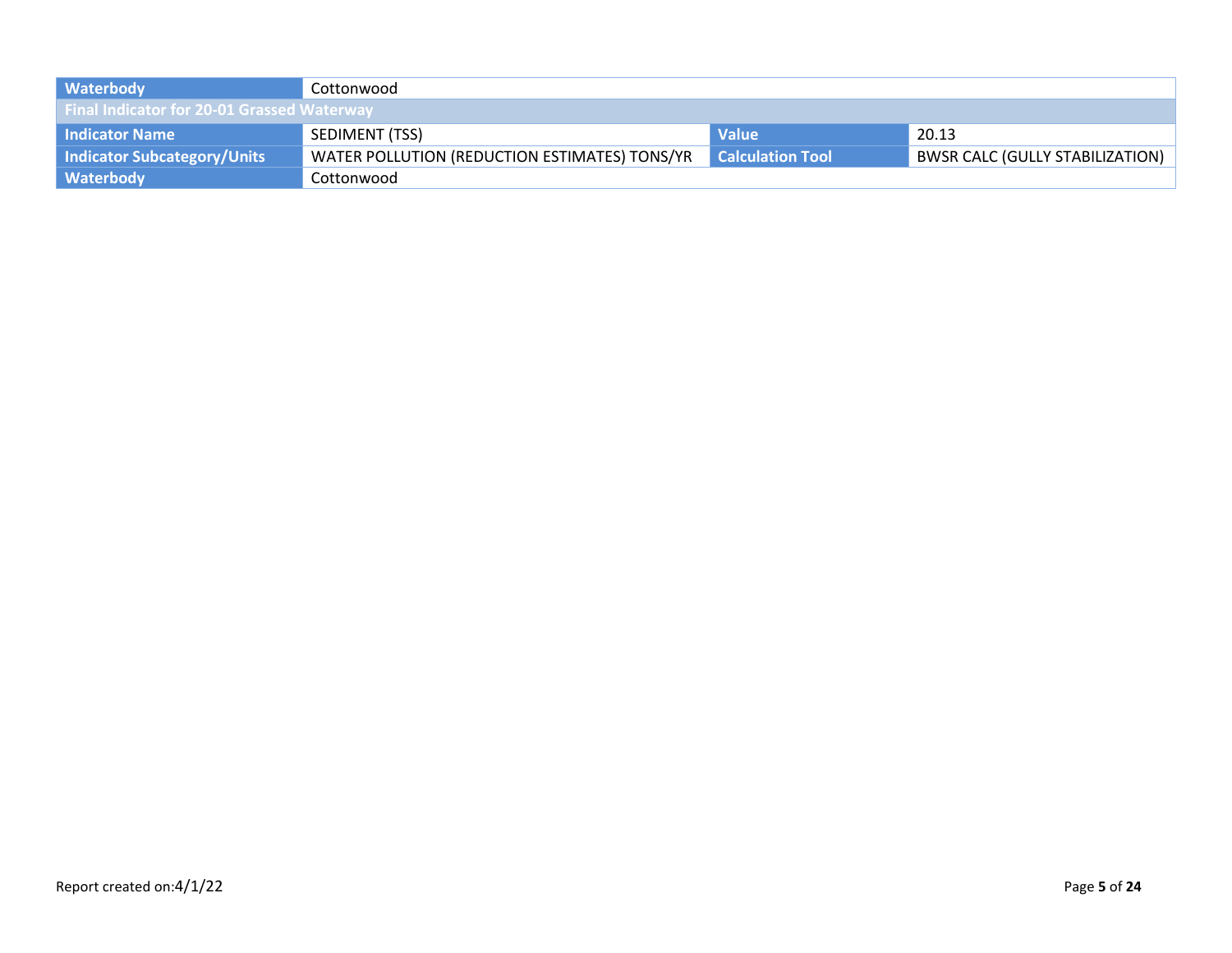| <b>Grant Activity - Excess Nutrients - 2020 - Watershed Technician</b> |                                                                                                                                                                                                                                                                                                                                                                                                                                                                                                                                                                                                                                                                                                                                                                                                                                                                 |
|------------------------------------------------------------------------|-----------------------------------------------------------------------------------------------------------------------------------------------------------------------------------------------------------------------------------------------------------------------------------------------------------------------------------------------------------------------------------------------------------------------------------------------------------------------------------------------------------------------------------------------------------------------------------------------------------------------------------------------------------------------------------------------------------------------------------------------------------------------------------------------------------------------------------------------------------------|
| <b>Description</b>                                                     | The Watonwan Watershed Technician position will move into a Watershed Technician position with the ability to work in<br>all watersheds throughout Cottonwood County. Providing assistance (including administration, information, education,<br>technical and engineering services) to landowners including buffers, filter strips, ecological practices (including a focus on<br>soil health and cover crops) and structural practices to help stabilize targeted vulnerable soils.<br>These funds will include staff time and benefits (if appropriate for position).<br>Cottonwood County Comprehensive Local Water Plan (Pg. 30)<br>Priority Concern 1. Improve Surface Water Quality<br>Goal 1: Prevent further degradation of stream and lake water quality in Cottonwood County<br>Objective 1.d: Address TMDL Impaired Waters.<br>1.d.3; 1.c.5; 1.c.7. |
| <b>Category</b>                                                        | CAPACITY GRANT OBLIGATION: \$15,000.00<br>TECHNICAL/ENGINEERING ASSISTANCE                                                                                                                                                                                                                                                                                                                                                                                                                                                                                                                                                                                                                                                                                                                                                                                      |
|                                                                        |                                                                                                                                                                                                                                                                                                                                                                                                                                                                                                                                                                                                                                                                                                                                                                                                                                                                 |
| <b>Start Date</b>                                                      | <b>End Date</b><br>9-Dec-19                                                                                                                                                                                                                                                                                                                                                                                                                                                                                                                                                                                                                                                                                                                                                                                                                                     |
| <b>Has Rates and Hours?</b>                                            | <b>Yes</b>                                                                                                                                                                                                                                                                                                                                                                                                                                                                                                                                                                                                                                                                                                                                                                                                                                                      |
| <b>Actual Results</b>                                                  | DECEMBER 2019<br>No funds expended.<br>January - December 2020<br>Watershed Technician - 128.5 hrs @ \$32.69 = \$4,200.68<br>Water Storage Treatment - \$4,200.68<br>January - December 2021<br><b>EXCESS NUTRIENTS</b><br>Watershed Technician - 230 hrs. $\omega$ \$44.37 = \$10,205.11 (Rounding)<br><b>WATER STORAGE</b><br>Watershed Technician - 153 hrs. @ \$44.37 = \$6,788.61                                                                                                                                                                                                                                                                                                                                                                                                                                                                          |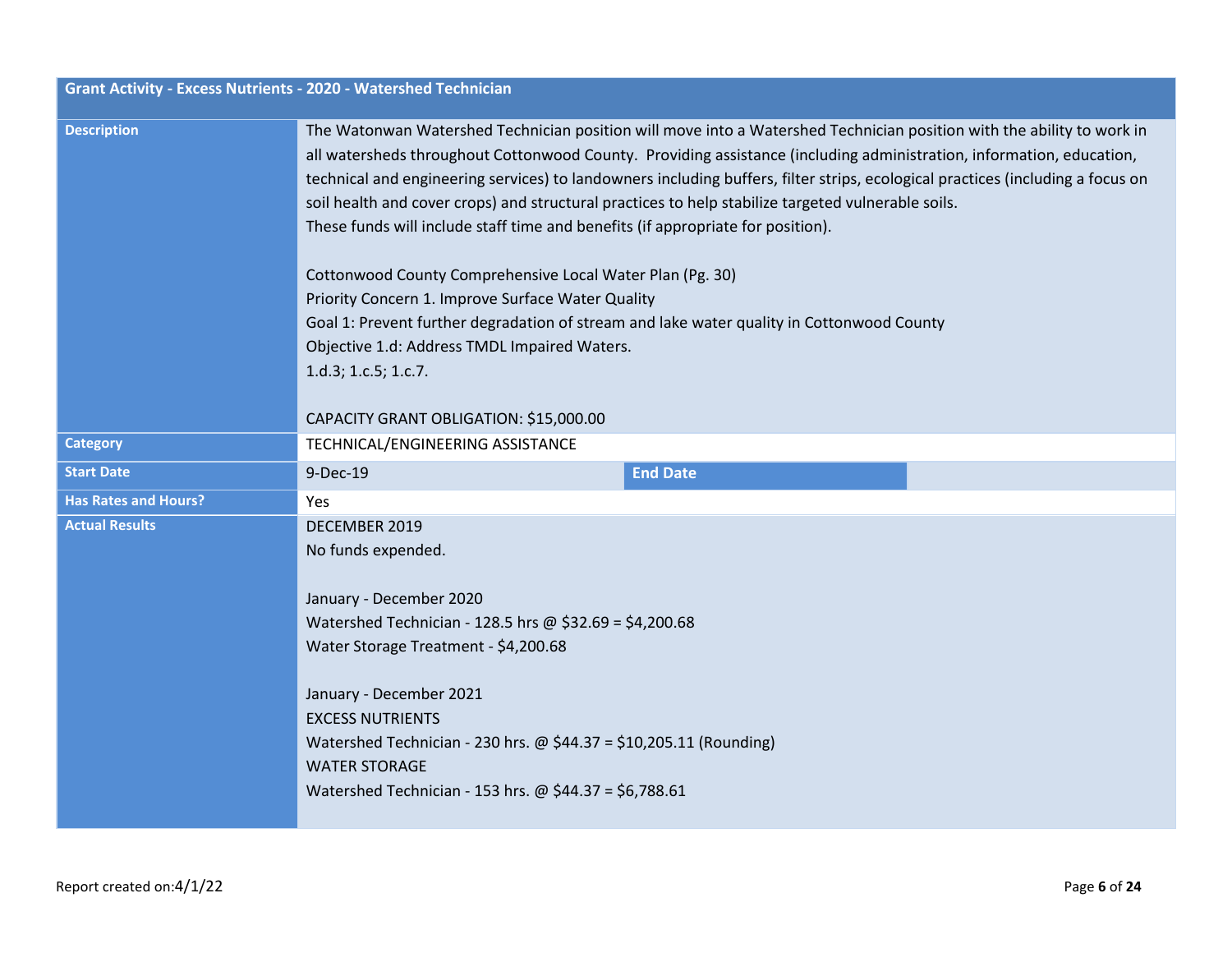| <b>Description</b>          | Designating funds to keep the office computer and software needs updated and with increased capacity adding furniture<br>(desks, chairs, file cabinets) as needed.                                                                                                                                                                                                                                                                                                                                                                                                                                                                                                                                                                                                                                                                                                                                                                                                                                                                    |                 |  |
|-----------------------------|---------------------------------------------------------------------------------------------------------------------------------------------------------------------------------------------------------------------------------------------------------------------------------------------------------------------------------------------------------------------------------------------------------------------------------------------------------------------------------------------------------------------------------------------------------------------------------------------------------------------------------------------------------------------------------------------------------------------------------------------------------------------------------------------------------------------------------------------------------------------------------------------------------------------------------------------------------------------------------------------------------------------------------------|-----------------|--|
|                             | Cottonwood County Comprehensive Local Water Plan (Pg. 23)<br>Priority Concern 1. Improve Surface Water Quality<br>Goal 1: Prevent further degradation of stream and lake water quality in Cottonwood County<br>Objective 1.a: Protect Soil from Erosion and Prevent Agricultural Runoff.<br>1.a-1: Assist with coordination and funding of environmental education events for the students of Cottonwood County.<br>These include (but not limited to) Children's Water Festival, Environmental Fair, Fifth Grade Conservation Day, 4th Grade<br><b>Water Awareness.</b><br>1.a-2: Educate landowners on lakeshore and streambank stabilization practices.<br>1.a-3: Promote the use of buffer strips along ditches, streams and lakes within Cottonwood County utilizing available<br>conservation programs and practices.<br>1.a-4: Promote conservation practices and programs to landowners in Cottonwood County. These include State Cost-Share,<br>RIM, RIM/WRP, CRP, EQIP, CSP and others.<br>CAPACITY GRANT FUNDS: \$4,000.00 |                 |  |
| <b>Category</b>             | SUPPLIES/EQUIPMENT                                                                                                                                                                                                                                                                                                                                                                                                                                                                                                                                                                                                                                                                                                                                                                                                                                                                                                                                                                                                                    |                 |  |
| <b>Start Date</b>           | 9-Dec-19                                                                                                                                                                                                                                                                                                                                                                                                                                                                                                                                                                                                                                                                                                                                                                                                                                                                                                                                                                                                                              | <b>End Date</b> |  |
| <b>Has Rates and Hours?</b> | No                                                                                                                                                                                                                                                                                                                                                                                                                                                                                                                                                                                                                                                                                                                                                                                                                                                                                                                                                                                                                                    |                 |  |
| <b>Actual Results</b>       | DECEMBER 2019<br>No funds expended.<br><b>MARCH 2021</b><br>Funding moved to Soil Erosion - Cost-Share<br>Totaling \$15,000.00                                                                                                                                                                                                                                                                                                                                                                                                                                                                                                                                                                                                                                                                                                                                                                                                                                                                                                        |                 |  |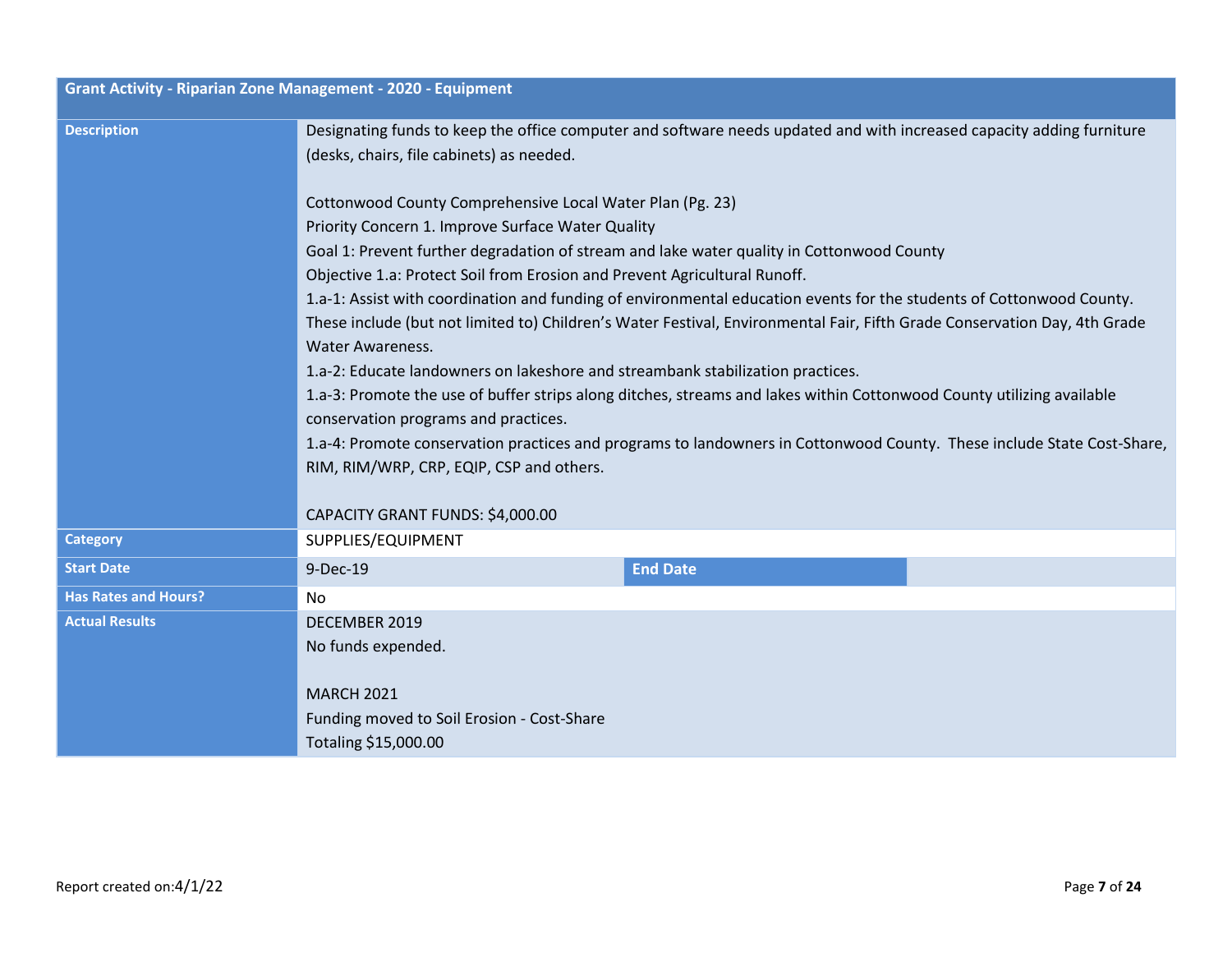|                             | <b>Grant Activity - Riparian Zone Management - 2020 - Programs Assistant</b>                                                                                                                                                                                                                                                                                                                                                                                                                                                                                                                                                                                                                                                                                                                                                           |                 |  |
|-----------------------------|----------------------------------------------------------------------------------------------------------------------------------------------------------------------------------------------------------------------------------------------------------------------------------------------------------------------------------------------------------------------------------------------------------------------------------------------------------------------------------------------------------------------------------------------------------------------------------------------------------------------------------------------------------------------------------------------------------------------------------------------------------------------------------------------------------------------------------------|-----------------|--|
| <b>Description</b>          | The Cottonwood SWCD hired an Administrative Programs Assistant in 2019 (continuation). This position will work all<br>programs through the SWCD and through our Provision of Services Contract for Cottonwood County. Duties will include<br>but not limited to information education including Children's Water Festival, Fair, Environmental Fair; circulation<br>advertising and newsletters for various programs; rainfall monitoring program; Elink Reporting for programs. This position<br>will allow existing staff to focus on customer requests for Buffers, CREP, Feedlots, SSTS, LWP, TSA and GERBA activities.<br>Category reflects project support activities which will directly support the goals and outcomes of our office and the Local<br>Water Plan.<br>Cottonwood County Comprehensive Local Water Plan (Pg. 23) |                 |  |
|                             | Priority Concern 1. Improve Surface Water Quality                                                                                                                                                                                                                                                                                                                                                                                                                                                                                                                                                                                                                                                                                                                                                                                      |                 |  |
|                             | Goal 1: Prevent further degradation of stream and lake water quality in Cottonwood County<br>Objective 1.a: Protect Soil from Erosion and Prevent Agricultural Runoff.                                                                                                                                                                                                                                                                                                                                                                                                                                                                                                                                                                                                                                                                 |                 |  |
|                             | 1.a-1: Assist with coordination and funding of environmental education events for the students of Cottonwood County.                                                                                                                                                                                                                                                                                                                                                                                                                                                                                                                                                                                                                                                                                                                   |                 |  |
|                             | These include (but not limited to) Children's Water Festival, Environmental Fair, Fifth Grade Conservation Day, 4th Grade<br><b>Water Awareness.</b>                                                                                                                                                                                                                                                                                                                                                                                                                                                                                                                                                                                                                                                                                   |                 |  |
|                             | 1.a-2: Educate landowners on lakeshore and streambank stabilization practices.                                                                                                                                                                                                                                                                                                                                                                                                                                                                                                                                                                                                                                                                                                                                                         |                 |  |
|                             | 1.a-3: Promote the use of buffer strips along ditches, streams and lakes within Cottonwood County utilizing available<br>conservation programs and practices.                                                                                                                                                                                                                                                                                                                                                                                                                                                                                                                                                                                                                                                                          |                 |  |
|                             | 1.a-4: Promote conservation practices and programs to landowners in Cottonwood County. These include State Cost-Share,<br>RIM, RIM/WRP, CRP, EQIP, CSP and others.                                                                                                                                                                                                                                                                                                                                                                                                                                                                                                                                                                                                                                                                     |                 |  |
|                             | CAPACITY GRANT FUNDING: \$15,000.00                                                                                                                                                                                                                                                                                                                                                                                                                                                                                                                                                                                                                                                                                                                                                                                                    |                 |  |
| <b>Category</b>             | ADMINISTRATION/COORDINATION                                                                                                                                                                                                                                                                                                                                                                                                                                                                                                                                                                                                                                                                                                                                                                                                            |                 |  |
| <b>Start Date</b>           | 9-Dec-19                                                                                                                                                                                                                                                                                                                                                                                                                                                                                                                                                                                                                                                                                                                                                                                                                               | <b>End Date</b> |  |
| <b>Has Rates and Hours?</b> | Yes                                                                                                                                                                                                                                                                                                                                                                                                                                                                                                                                                                                                                                                                                                                                                                                                                                    |                 |  |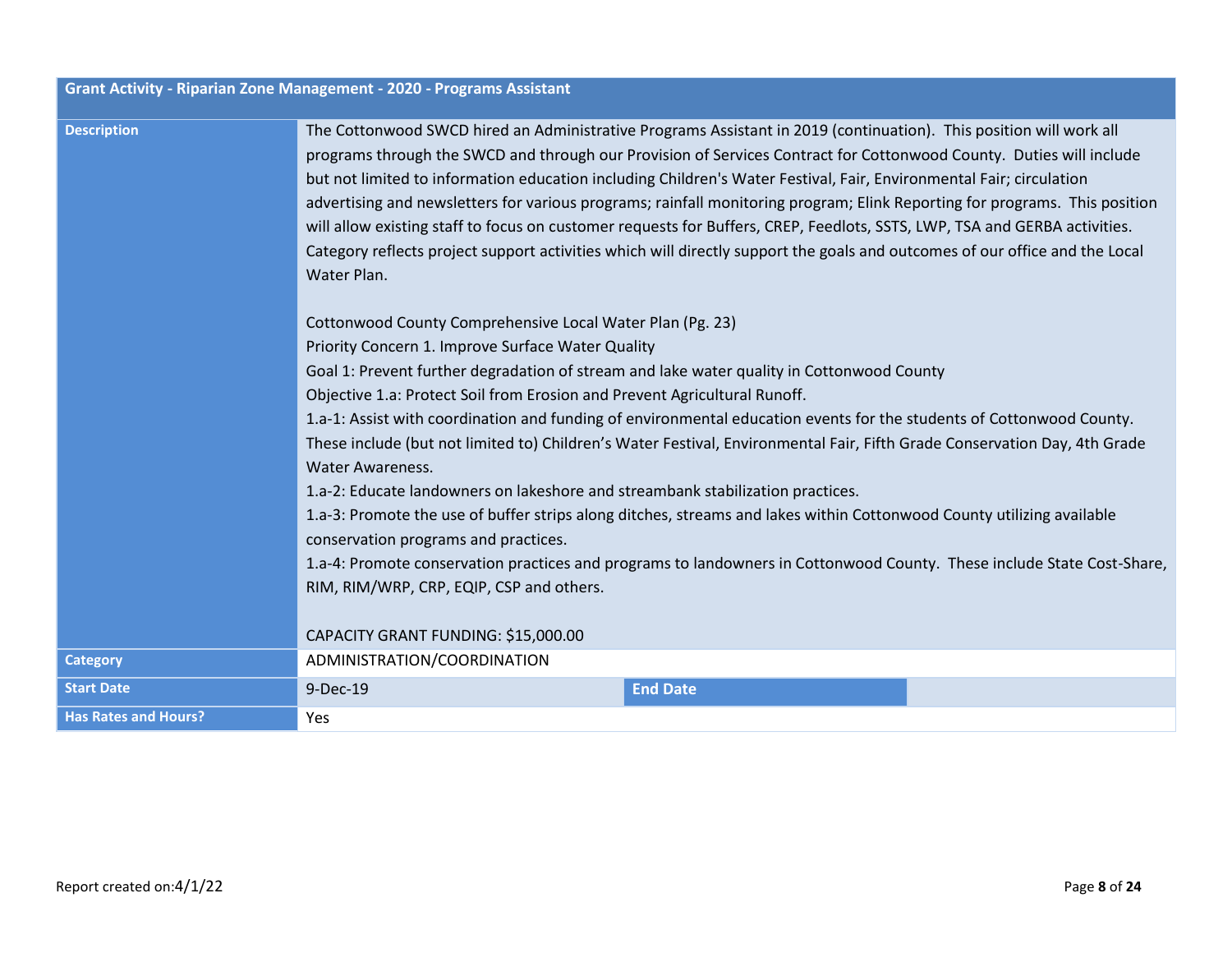| <b>Actual Results</b> | DECEMBER 2019                                           |
|-----------------------|---------------------------------------------------------|
|                       | No funds expended.                                      |
|                       | DECEMBER 2020                                           |
|                       | No funds expended.                                      |
|                       |                                                         |
|                       | JANUARY - DECEMBER 2021                                 |
|                       | Program Assistant - 312.25 hrs. @ \$51.52 = \$16,087.12 |
|                       | RIPARIAN - \$16,087.12                                  |
|                       | Program Assistant - 312 hrs. @ $$51.52 = $16,074.24$    |
|                       | SOIL LOSS - \$16,074.24                                 |
|                       | (This activity has been over spent)                     |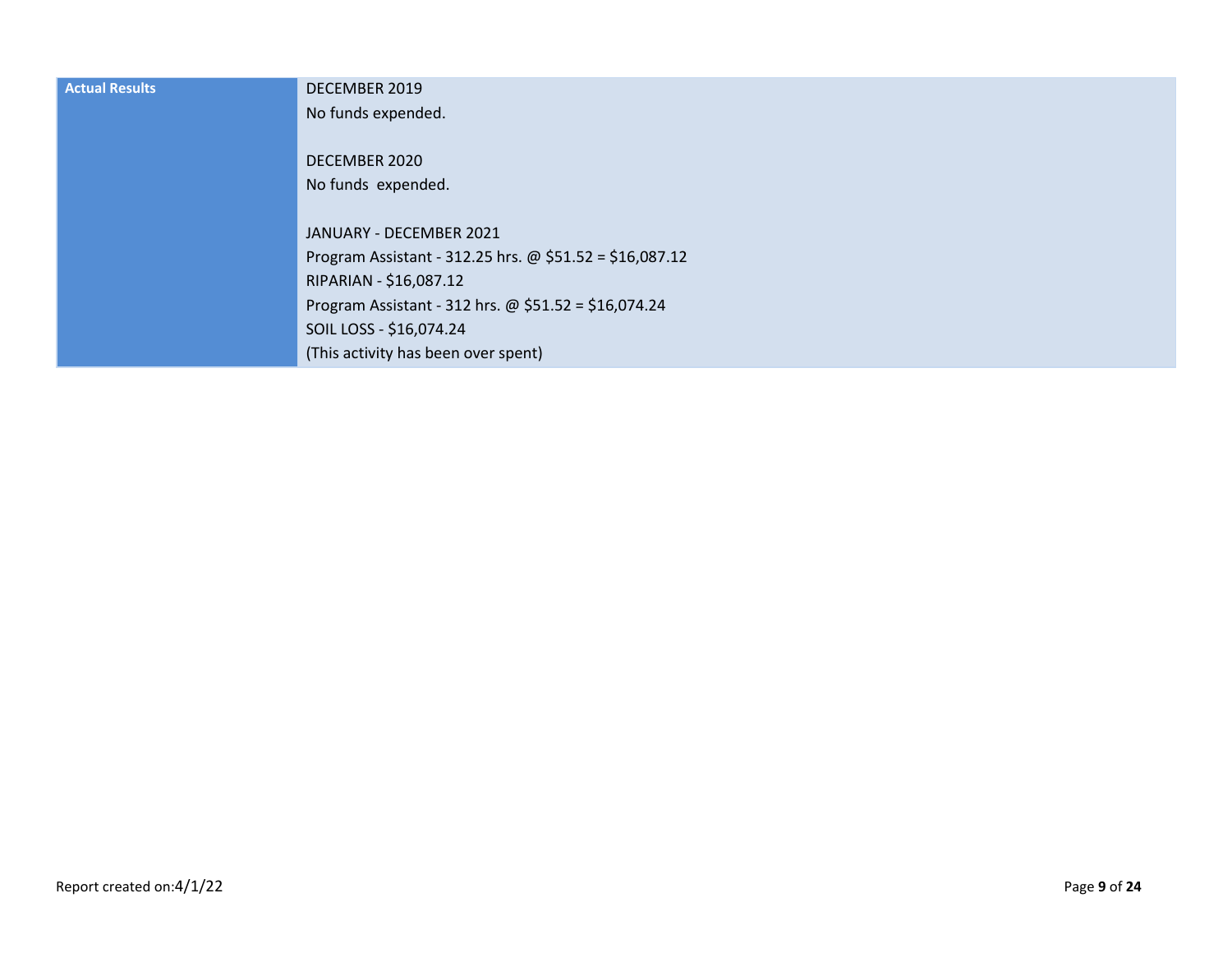| <b>Grant Activity - Riparian Zone Management - 2020 - Staff</b> |                                                                                                                                                                                                                                                                                                                                                                                                                                                                                                                                                                                                                                                                                                                                                                                                                                                                                                                                                                                                                                                                                                                                                                                                                                                                                                                                            |                 |  |
|-----------------------------------------------------------------|--------------------------------------------------------------------------------------------------------------------------------------------------------------------------------------------------------------------------------------------------------------------------------------------------------------------------------------------------------------------------------------------------------------------------------------------------------------------------------------------------------------------------------------------------------------------------------------------------------------------------------------------------------------------------------------------------------------------------------------------------------------------------------------------------------------------------------------------------------------------------------------------------------------------------------------------------------------------------------------------------------------------------------------------------------------------------------------------------------------------------------------------------------------------------------------------------------------------------------------------------------------------------------------------------------------------------------------------|-----------------|--|
| <b>Description</b>                                              | Staff will provide Riparian Management Zone assistance (including administration, information, education, technical and<br>engineering services) to landowners including buffers, filter strips, native tree plantings, pasture management and<br>structural practices to help stabilize targeted riparian areas.<br>These funds will include staff time and benefits (if appropriate for position).<br>Cottonwood County Comprehensive Local Water Plan (Pg. 23-25)<br>Priority Concern 1. Improve Surface Water Quality<br>Goal 1: Prevent further degradation of stream and lake water quality in Cottonwood County<br>Objective 1.a: Protect Soil from Erosion and Prevent Agricultural Runoff.<br>1.a-2: Educate landowners on lakeshore and streambank stabilization practices.<br>1.a-3: Promote the use of buffer strips along ditches, streams and lakes within Cottonwood County utilizing available<br>conservation programs and incentives.<br>1.a-4: Promote conservation practices and programs to landowners in Cottonwood County. These include State Cost-Share,<br>RIM, RIM/WRP, CRP, EQIP, CSP and others.<br>1.a-8; 1.a-13; 1.a-18 and 1.a-23: Promote, assist and seek funding to reduce erosion by installing eligible streambank and<br>lakeshore stabilization projects.<br>CAPACITY GRANT OBLIGATION: \$10,000.00 |                 |  |
| <b>Category</b>                                                 | PROJECT DEVELOPMENT                                                                                                                                                                                                                                                                                                                                                                                                                                                                                                                                                                                                                                                                                                                                                                                                                                                                                                                                                                                                                                                                                                                                                                                                                                                                                                                        |                 |  |
| <b>Start Date</b>                                               | 9-Dec-19                                                                                                                                                                                                                                                                                                                                                                                                                                                                                                                                                                                                                                                                                                                                                                                                                                                                                                                                                                                                                                                                                                                                                                                                                                                                                                                                   | <b>End Date</b> |  |
| <b>Has Rates and Hours?</b>                                     | Yes                                                                                                                                                                                                                                                                                                                                                                                                                                                                                                                                                                                                                                                                                                                                                                                                                                                                                                                                                                                                                                                                                                                                                                                                                                                                                                                                        |                 |  |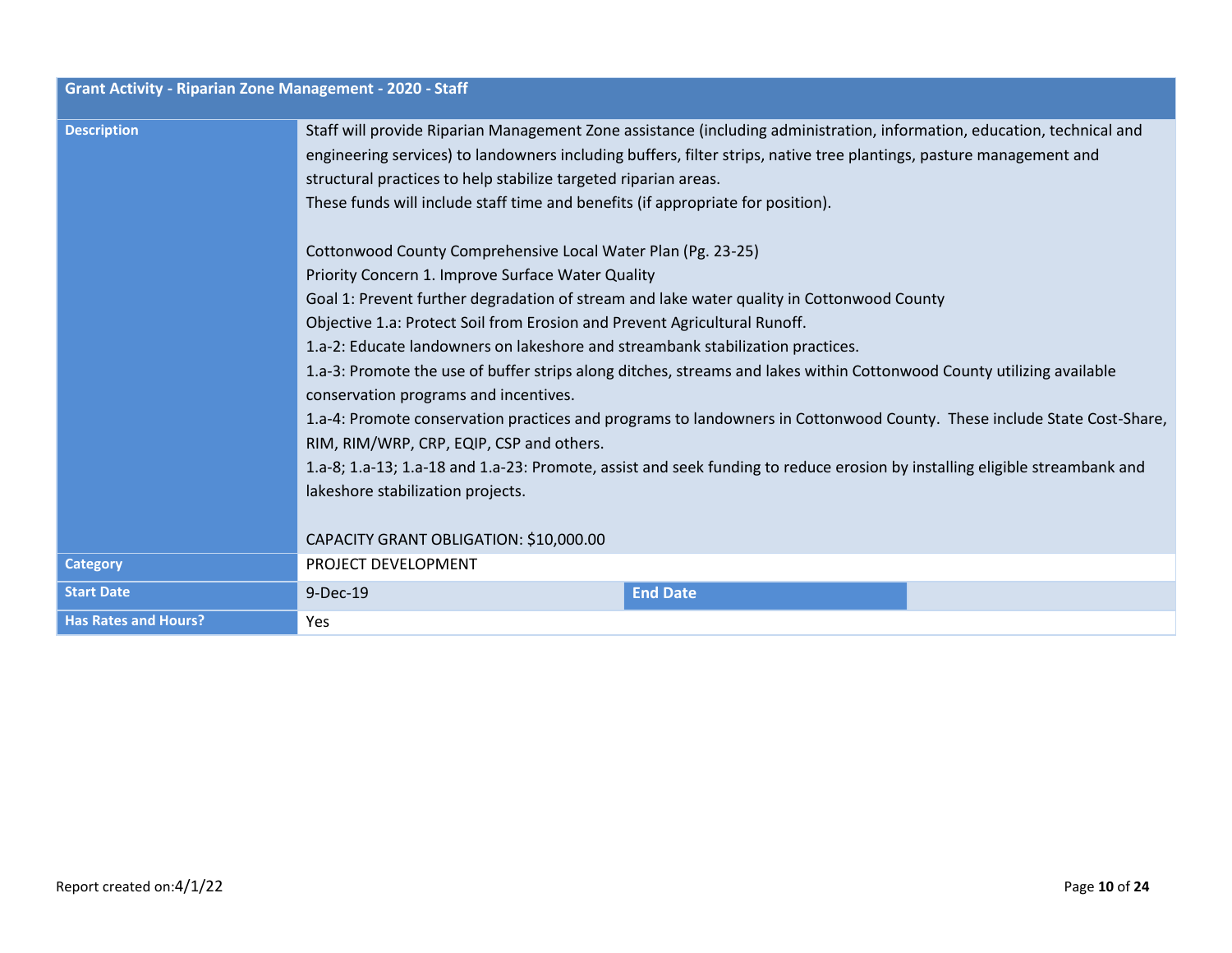| <b>Actual Results</b> | DECEMBER 2019                                             |
|-----------------------|-----------------------------------------------------------|
|                       | No funds expended.                                        |
|                       |                                                           |
|                       | DECEMBER 2020                                             |
|                       | No funds expended.                                        |
|                       |                                                           |
|                       | JANUARY - DECMEBER 2021                                   |
|                       | Program Assistant - 132.5 hrs. @ $$51.52 = $6,826.40$     |
|                       | Program Technician2 - 85 hrs. @ \$38.33 = \$3,258.05      |
|                       | RIPARIAN TOTAL - \$10,084.45                              |
|                       |                                                           |
|                       | Administrator - 4 hrs. @ \$80.08 = \$320.32               |
|                       | Program Assistant - 147 hrs. @ $$51.52 = $7,573.44$       |
|                       | Farm Bill/Program Tech - 46.5 hrs. @ \$57.12 = \$2,656.08 |
|                       | SOIL LOSS TOTAL - \$10,549.84                             |
|                       | (This activity has been over spent)                       |
|                       |                                                           |
|                       |                                                           |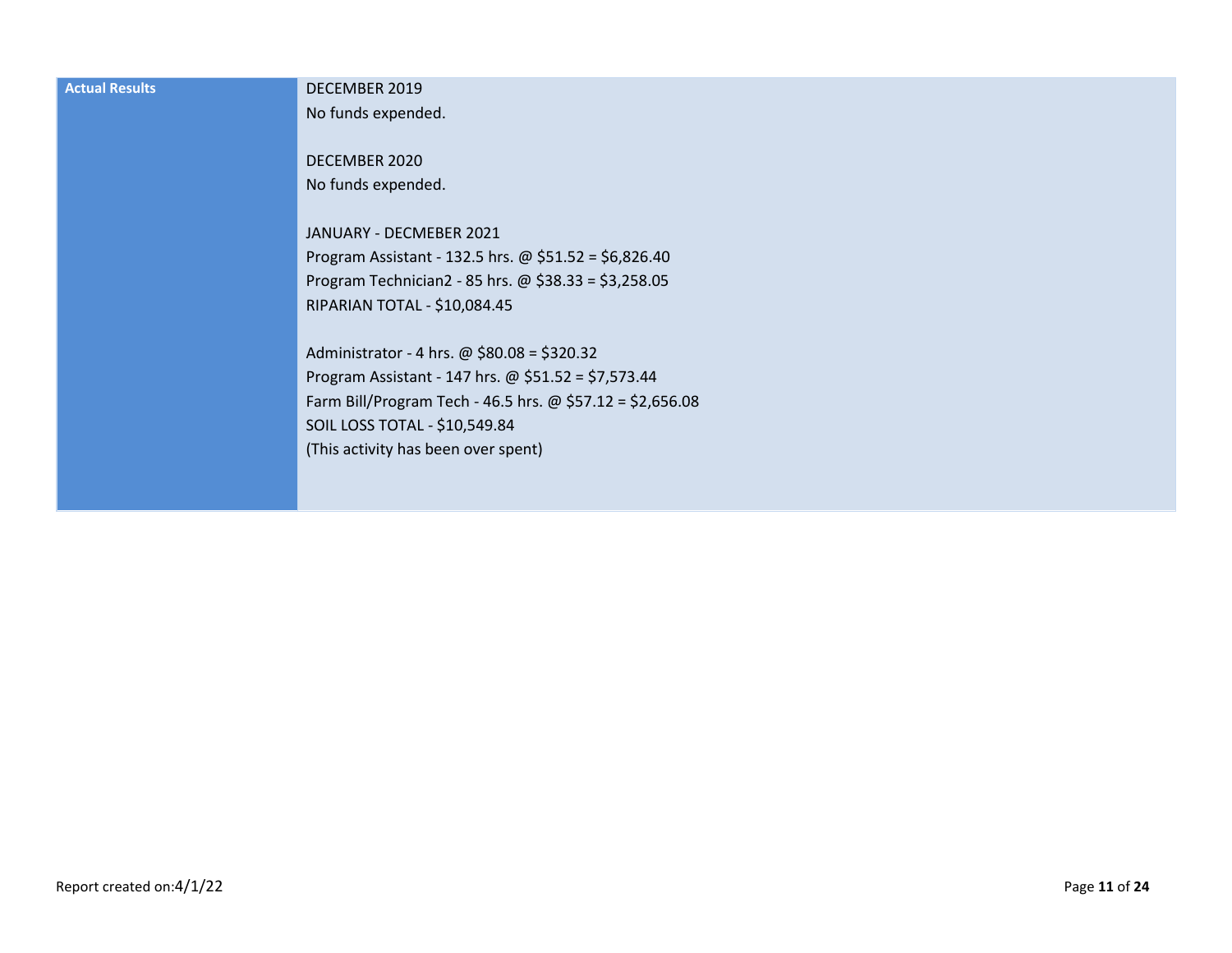| <b>Grant Activity - Riparian Zone Mgmt - 2020 - Program Technician 2</b> |                                                                                                                                                                                                                                                                                                                                                                                                                                                                                                                                                                                                                                                                                                                                                                                                                                                                                                                                                                                                                                                                                                                                                                                                                                                                                                                    |                 |  |
|--------------------------------------------------------------------------|--------------------------------------------------------------------------------------------------------------------------------------------------------------------------------------------------------------------------------------------------------------------------------------------------------------------------------------------------------------------------------------------------------------------------------------------------------------------------------------------------------------------------------------------------------------------------------------------------------------------------------------------------------------------------------------------------------------------------------------------------------------------------------------------------------------------------------------------------------------------------------------------------------------------------------------------------------------------------------------------------------------------------------------------------------------------------------------------------------------------------------------------------------------------------------------------------------------------------------------------------------------------------------------------------------------------|-----------------|--|
| <b>Description</b>                                                       | The District Program Technician works directly with landowners to help identify their resource concerns and work to<br>implement conservation practices. Position focus will include targeting of resource concerns, implementation of<br>conservation practices, and other resource programs as deemed necessary.<br>The District is working towards increasing our technical capacity and bmp workload. This position will work towards the<br>installation of more grass waterways (7,260 ft - 5 acres), sediment control basins (5 no.), terraces (3 no.) with a special<br>emphasis on cover crops (200 acres) and livestock/feedlot management.<br>In the Riparian Management Zone assistance to landowners will include buffers, filter strips, native tree plantings, pasture<br>management and structural practices to help stabilize targeted riparian areas.<br>Cottonwood County Comprehensive Local Water Plan (Pg. 29)<br>Priority Concern 1. Improve Surface Water Quality<br>Goal 1: Prevent further degradation of stream and lake water quality in Cottonwood County<br>Objective 1.d: Address TMDL Impaired Waters.<br>1.d.3; 1.c.5; 1.c.7; and 1.d.9. Work with the TMDL Implementation Plan for the watershed and hiring technical staff to<br>promote conservation efforts in the watershed. |                 |  |
|                                                                          | CAPACITY GRANT OBLIGATION: \$10,000                                                                                                                                                                                                                                                                                                                                                                                                                                                                                                                                                                                                                                                                                                                                                                                                                                                                                                                                                                                                                                                                                                                                                                                                                                                                                |                 |  |
| <b>Category</b>                                                          | TECHNICAL/ENGINEERING ASSISTANCE                                                                                                                                                                                                                                                                                                                                                                                                                                                                                                                                                                                                                                                                                                                                                                                                                                                                                                                                                                                                                                                                                                                                                                                                                                                                                   |                 |  |
| <b>Start Date</b>                                                        | 9-Dec-19                                                                                                                                                                                                                                                                                                                                                                                                                                                                                                                                                                                                                                                                                                                                                                                                                                                                                                                                                                                                                                                                                                                                                                                                                                                                                                           | <b>End Date</b> |  |
| <b>Has Rates and Hours?</b>                                              | Yes                                                                                                                                                                                                                                                                                                                                                                                                                                                                                                                                                                                                                                                                                                                                                                                                                                                                                                                                                                                                                                                                                                                                                                                                                                                                                                                |                 |  |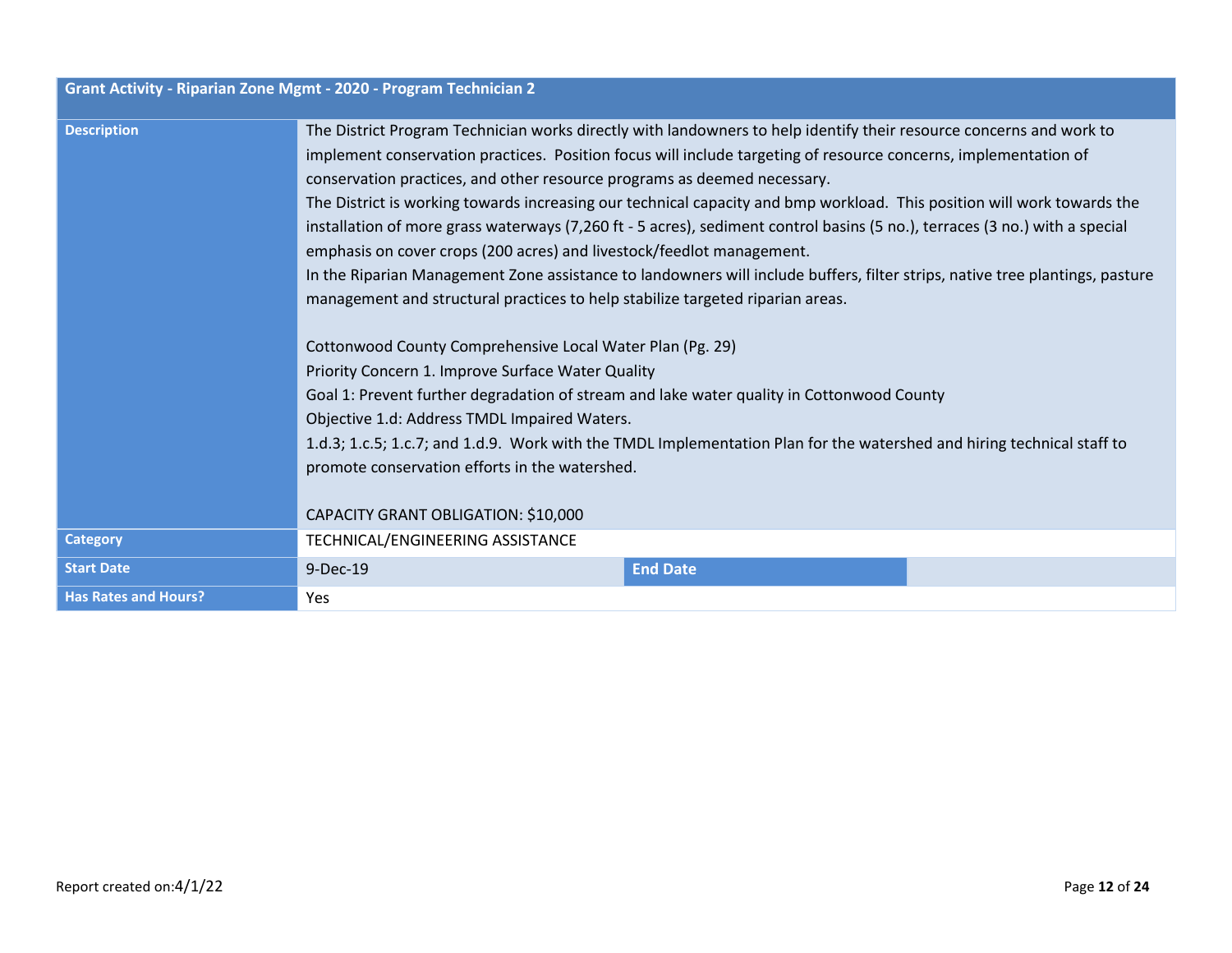| <b>Actual Results</b> | DECEMBER 2019                                                             |
|-----------------------|---------------------------------------------------------------------------|
|                       | No funds expended.                                                        |
|                       |                                                                           |
|                       | January - December 2020                                                   |
|                       | Program Technician2 - 289.5 hrs @ \$33.57 = \$9,718.52                    |
|                       | Program Technician2 - 56 hrs @ \$33.57 = \$1,879.92                       |
|                       | Program Technician2 - 101 hrs @ $$34.02 = $3,436.02$                      |
|                       | Total - \$15,034.46                                                       |
|                       | Riparian - \$9,718.52                                                     |
|                       | Soil Loss - \$5,315.94                                                    |
|                       |                                                                           |
|                       | <b>MARCH 2021</b>                                                         |
|                       | Funding request change, staff vacancy by Resource Technician. \$19,958.00 |
|                       | Funding moved to the following:                                           |
|                       | Riparian Mgmt. - Program Tech2 - \$10,000 New Budget \$20,000.00          |
|                       | Soil Erosion - Program Tech2 - \$9,958.00 New Budget \$19,958.00          |
|                       |                                                                           |
|                       | January - December 2021                                                   |
|                       | Program Technician2 - 260 hrs. @ $$38.33 = $9,965.81$ (Rounding)          |
|                       | RIPARIAN - \$9,965.81                                                     |
|                       | Program Technician - 323 hrs. @ \$38.33 = \$12,380.60 (Rounding)          |
|                       | SOIL LOSS - \$12,380.60                                                   |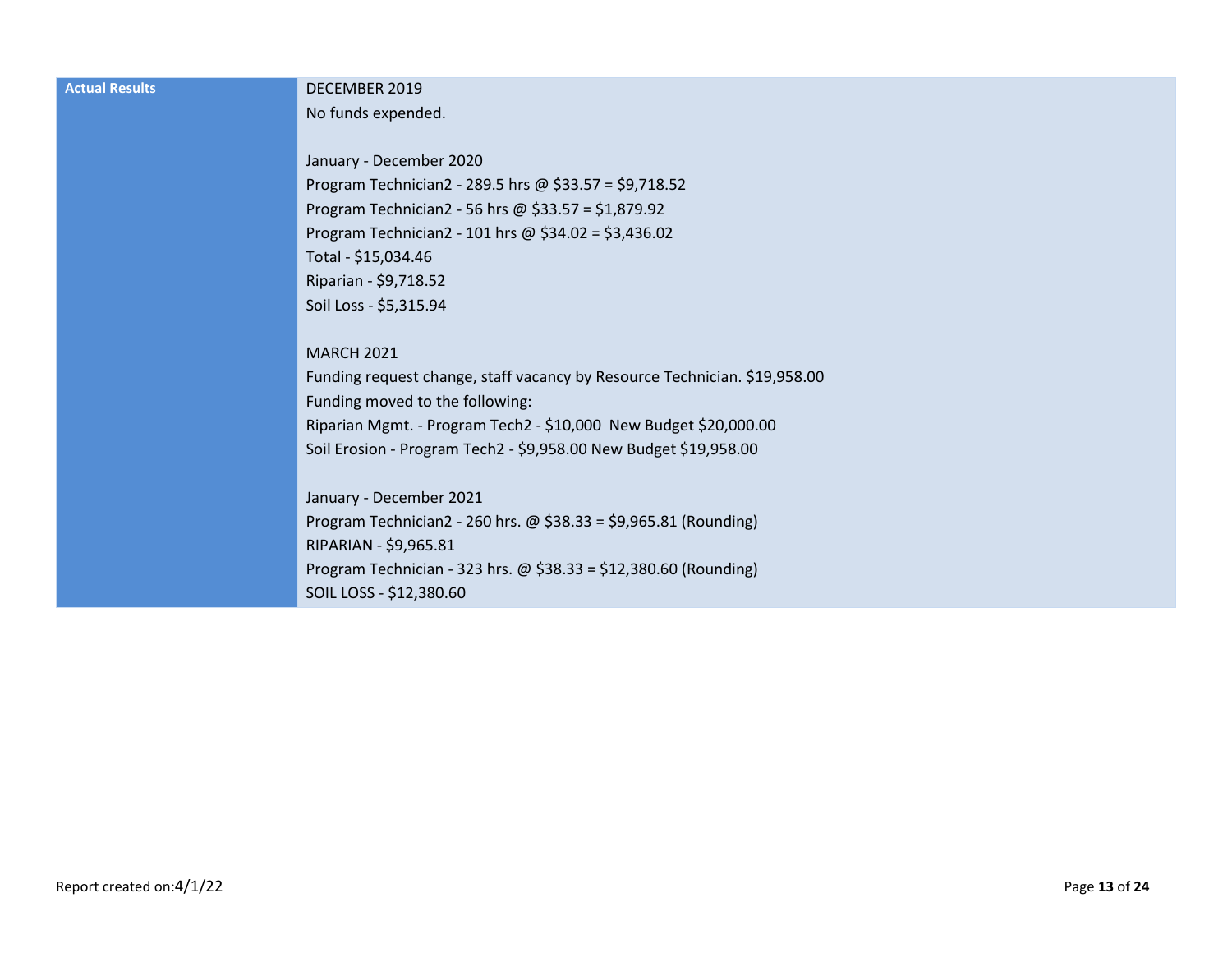| <b>Grant Activity - Soil Erosion - 2020 - Cost-Share Practices</b> |                                                                                                                                                                |                 |  |
|--------------------------------------------------------------------|----------------------------------------------------------------------------------------------------------------------------------------------------------------|-----------------|--|
| <b>Description</b>                                                 | Working with local landowners to implement additional best management practices. These funds will be used to continue                                          |                 |  |
|                                                                    | our work through the State Cost-Share Program.                                                                                                                 |                 |  |
|                                                                    | Cottonwood County Comprehensive Local Water Plan (Pg. 23-25)                                                                                                   |                 |  |
|                                                                    | Priority Concern 1. Improve Surface Water Quality                                                                                                              |                 |  |
|                                                                    | Goal 1: Prevent further degradation of stream and lake water quality in Cottonwood County                                                                      |                 |  |
|                                                                    | Objective 1.a: Protect Soil from Erosion and Prevent Agricultural Runoff.                                                                                      |                 |  |
|                                                                    | 1.a-2: Educate landowners on lakeshore and streambank stabilization practices.                                                                                 |                 |  |
|                                                                    | 1.a-3: Promote the use of buffer strips along ditches, streams and lakes within Cottonwood County utilizing available<br>conservation programs and incentives. |                 |  |
|                                                                    | 1.a-4: Promote conservation practices and programs to landowners in Cottonwood County. These include State Cost-Share,                                         |                 |  |
|                                                                    | RIM, RIM/WRP, CRP, EQIP, CSP and others.                                                                                                                       |                 |  |
|                                                                    | 1.a-8; 1.a-13; 1.a-18 and 1.a-23: Promote, assist and seek funding to reduce erosion by installing eligible streambank and                                     |                 |  |
|                                                                    | lakeshore stabilization projects.                                                                                                                              |                 |  |
|                                                                    |                                                                                                                                                                |                 |  |
|                                                                    | CAPACITY GRANT OBLIGATION: \$10,958.00                                                                                                                         |                 |  |
| <b>Category</b>                                                    | <b>AGRICULTURAL PRACTICES</b>                                                                                                                                  |                 |  |
| <b>Start Date</b>                                                  | 9-Dec-19                                                                                                                                                       | <b>End Date</b> |  |
| <b>Has Rates and Hours?</b>                                        | No.                                                                                                                                                            |                 |  |
| <b>Actual Results</b>                                              | DECEMBER 2019                                                                                                                                                  |                 |  |
|                                                                    | No funds expended.                                                                                                                                             |                 |  |
|                                                                    |                                                                                                                                                                |                 |  |
|                                                                    | <b>MARCH 2021</b>                                                                                                                                              |                 |  |
|                                                                    | Equipment funding moved to Soil Erosion - Cost-Share, and \$42.00 of Resource Tech Funding.                                                                    |                 |  |
|                                                                    | Totaling \$15,000.00                                                                                                                                           |                 |  |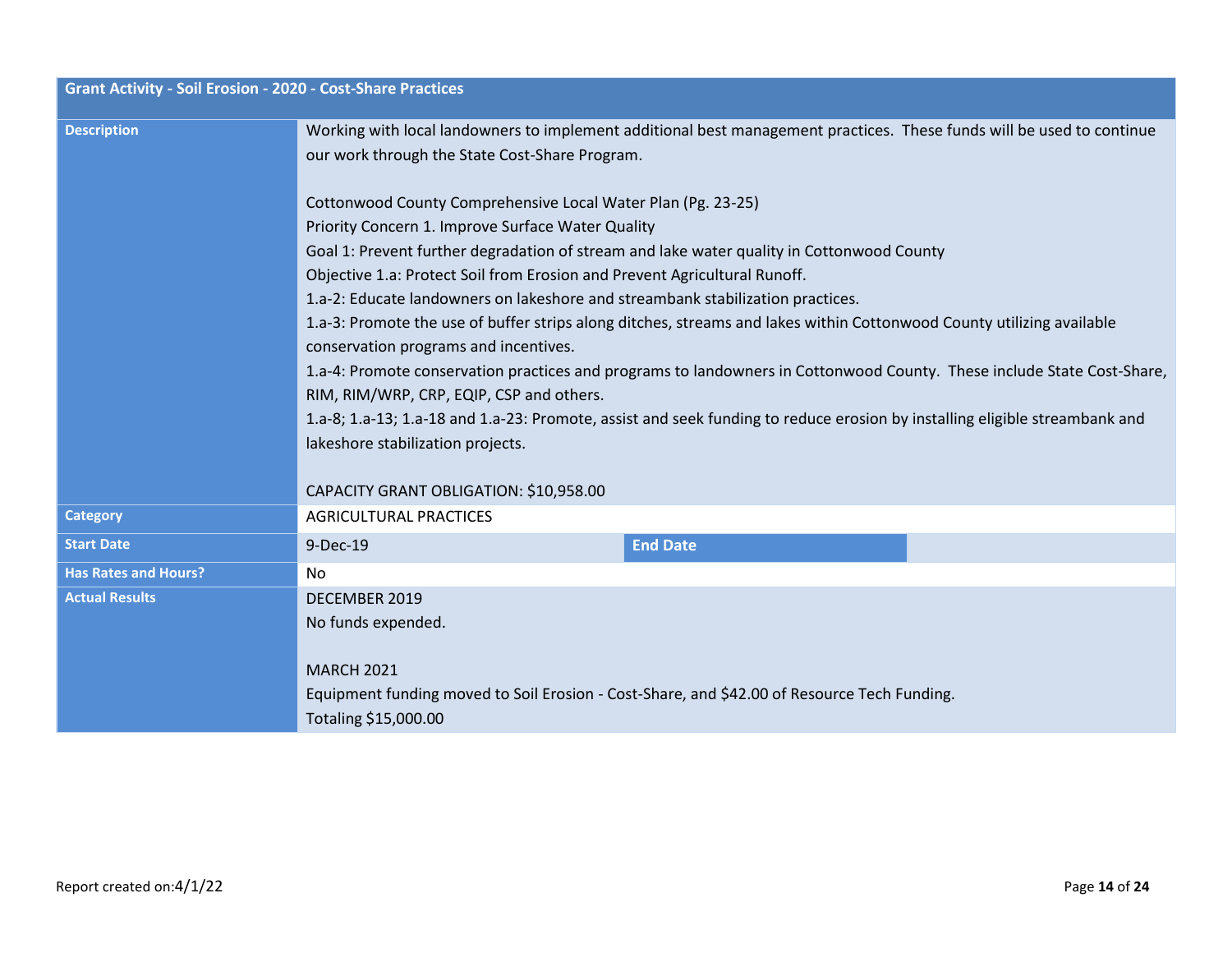| <b>Grant Activity - Soil Erosion - 2020 - Program Technician 2</b> |                                                                                                                                                                                                                                                                                                                                                                                                                                                                                                                                                                                                                                                                                                                                                                                                                                                                                                                                                                                                                                                                                     |                 |  |
|--------------------------------------------------------------------|-------------------------------------------------------------------------------------------------------------------------------------------------------------------------------------------------------------------------------------------------------------------------------------------------------------------------------------------------------------------------------------------------------------------------------------------------------------------------------------------------------------------------------------------------------------------------------------------------------------------------------------------------------------------------------------------------------------------------------------------------------------------------------------------------------------------------------------------------------------------------------------------------------------------------------------------------------------------------------------------------------------------------------------------------------------------------------------|-----------------|--|
| <b>Description</b>                                                 | The District Program Technician directly with landowners to help identify their resource concerns and work to implement<br>conservation practices. Position focus will include targeting of resource concerns, implementation of conservation<br>practices, and other resource programs as deemed necessary.<br>The District is working towards increasing our technical capacity and bmp workload. This position will work towards the<br>installation of more grass waterways (7,260 ft - 5 acres), sediment control basins (5 no.), terraces (3 no.) with a special<br>emphasis on cover crops (200 acres) and livestock/feedlot management.<br>In the Riparian Management Zone assistance to landowners will include buffers, filter strips, native tree plantings, pasture<br>management and structural practices to help stabilize targeted riparian areas.<br>Cottonwood County Comprehensive Local Water Plan (Pg. 23-25)<br>Priority Concern 1. Improve Surface Water Quality<br>Goal 1: Prevent further degradation of stream and lake water quality in Cottonwood County |                 |  |
|                                                                    | Objective 1.a: Protect Soil from Erosion and Prevent Agricultural Runoff.<br>1.a-2: Educate landowners on lakeshore and streambank stabilization practices.                                                                                                                                                                                                                                                                                                                                                                                                                                                                                                                                                                                                                                                                                                                                                                                                                                                                                                                         |                 |  |
|                                                                    | 1.a-3: Promote the use of buffer strips along ditches, streams and lakes within Cottonwood County utilizing available<br>conservation programs and incentives.<br>1.a-4: Promote conservation practices and programs to landowners in Cottonwood County. These include State Cost-Share,<br>RIM, RIM/WRP, CRP, EQIP, CSP and others.                                                                                                                                                                                                                                                                                                                                                                                                                                                                                                                                                                                                                                                                                                                                                |                 |  |
|                                                                    | 1.a-8; 1.a-13; 1.a-18 and 1.a-23: Promote, assist and seek funding to reduce erosion by installing eligible streambank and<br>lakeshore stabilization projects.                                                                                                                                                                                                                                                                                                                                                                                                                                                                                                                                                                                                                                                                                                                                                                                                                                                                                                                     |                 |  |
|                                                                    | CAPACITY GRANT OBLIGATION: \$10,000.00                                                                                                                                                                                                                                                                                                                                                                                                                                                                                                                                                                                                                                                                                                                                                                                                                                                                                                                                                                                                                                              |                 |  |
| <b>Category</b>                                                    | TECHNICAL/ENGINEERING ASSISTANCE                                                                                                                                                                                                                                                                                                                                                                                                                                                                                                                                                                                                                                                                                                                                                                                                                                                                                                                                                                                                                                                    |                 |  |
| <b>Start Date</b>                                                  | 9-Dec-19                                                                                                                                                                                                                                                                                                                                                                                                                                                                                                                                                                                                                                                                                                                                                                                                                                                                                                                                                                                                                                                                            | <b>End Date</b> |  |
| <b>Has Rates and Hours?</b>                                        | Yes                                                                                                                                                                                                                                                                                                                                                                                                                                                                                                                                                                                                                                                                                                                                                                                                                                                                                                                                                                                                                                                                                 |                 |  |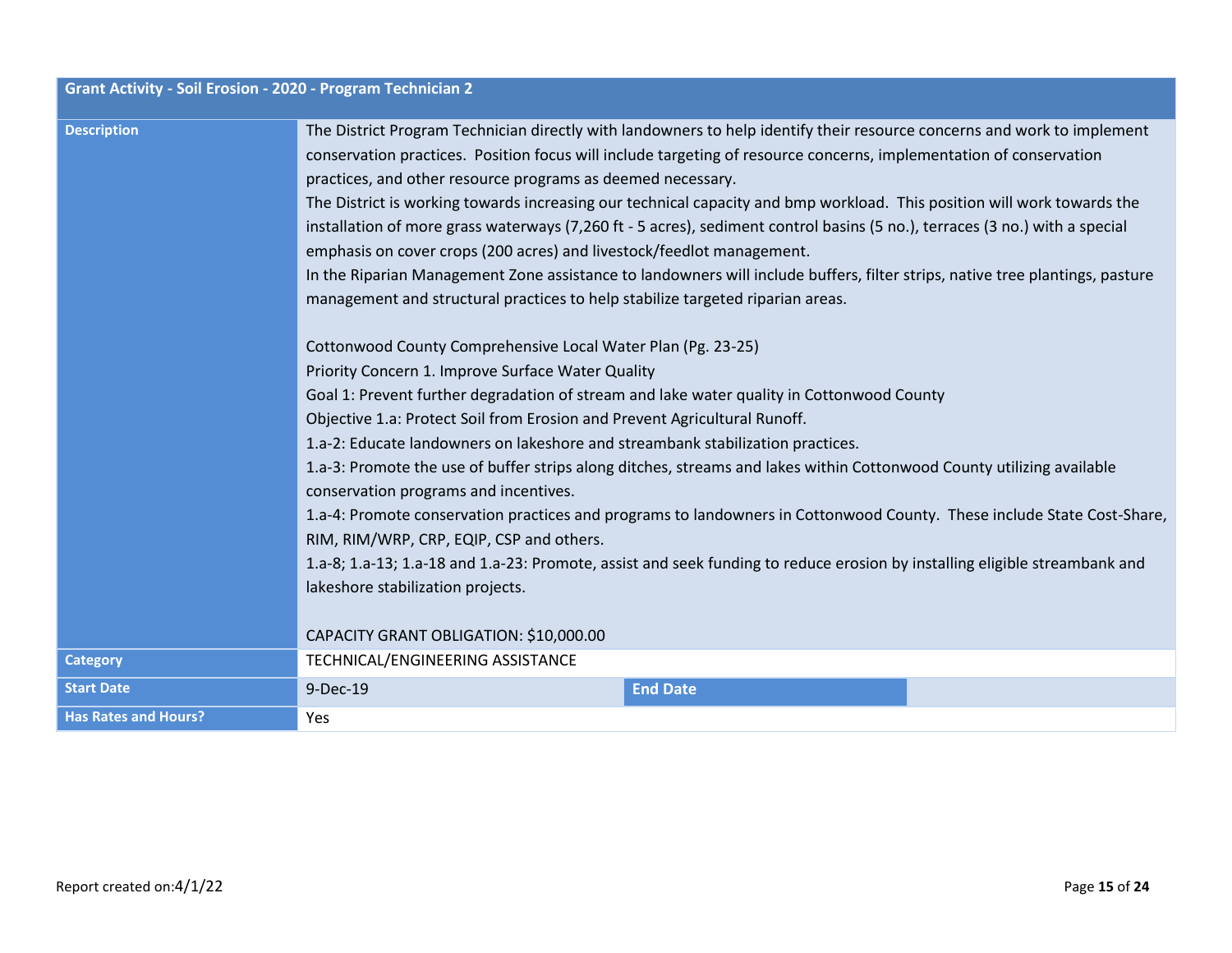| <b>Actual Results</b> | DECEMBER 2019                                                             |
|-----------------------|---------------------------------------------------------------------------|
|                       | No funds expended.                                                        |
|                       |                                                                           |
|                       | January - December 2020                                                   |
|                       | Program Technician2 - 289.5 hrs @ \$33.57 = \$9,718.52                    |
|                       | Program Technician2 - 56 hrs @ $$33.57 = $1,879.92$                       |
|                       | Program Technician2 - 101 hrs @ $$34.02 = $3,436.02$                      |
|                       | Total - \$15,034.46                                                       |
|                       | Riparian - \$9,718.52                                                     |
|                       | Soil Loss - \$5,315.94                                                    |
|                       |                                                                           |
|                       | <b>MARCH 2021</b>                                                         |
|                       | Funding request change, staff vacancy by Resource Technician. \$19,958.00 |
|                       | Funding moved to the following:                                           |
|                       | Riparian Mgmt. - Program Tech2 - \$10,000 New Budget \$20,000.00          |
|                       | Soil Erosion - Program Tech2 - \$9,958.00 New Budget \$19,958.00          |
|                       |                                                                           |
|                       | January - December 2021                                                   |
|                       | Program Technician2 - 260 hrs. $\omega$ \$38.33 = \$9,965.81 (Rounding)   |
|                       | RIPARIAN - \$9,965.81                                                     |
|                       | Program Technician - 323 hrs. @ $$38.33 = $12,380.60$ (Rounding)          |
|                       | SOIL LOSS - \$12,380.60                                                   |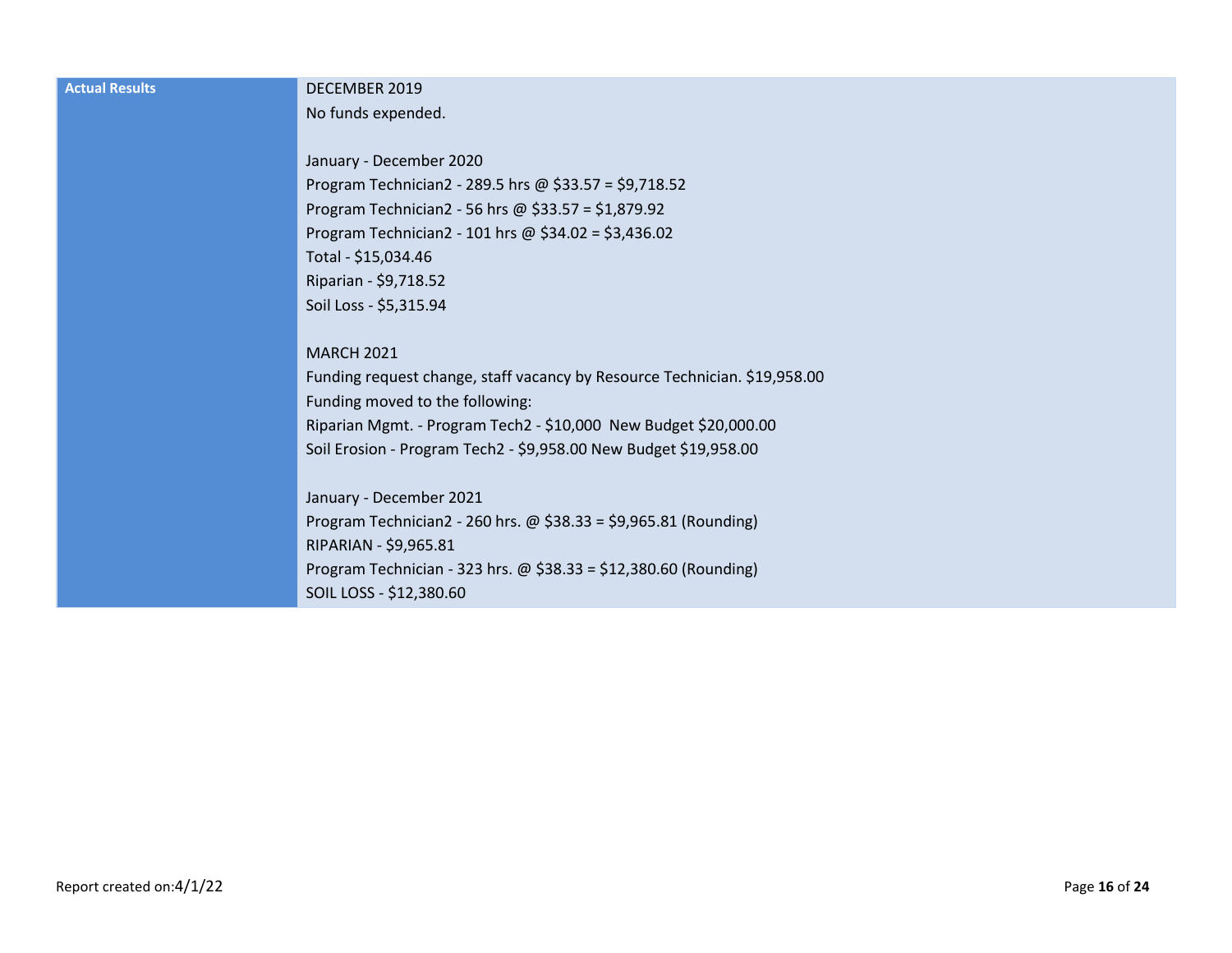| <b>Grant Activity - Soil Erosion - 2020 - Programs Assistant</b> |                                                                                                                                                                                                                                                                                                                                                                                                                                                                                                                                                                                                                                                                                                                                                                                                                                                                                                                                                                                                                                                                                                                                                                                                                                                                                                                                                                                                                                                                                                                             |                 |  |
|------------------------------------------------------------------|-----------------------------------------------------------------------------------------------------------------------------------------------------------------------------------------------------------------------------------------------------------------------------------------------------------------------------------------------------------------------------------------------------------------------------------------------------------------------------------------------------------------------------------------------------------------------------------------------------------------------------------------------------------------------------------------------------------------------------------------------------------------------------------------------------------------------------------------------------------------------------------------------------------------------------------------------------------------------------------------------------------------------------------------------------------------------------------------------------------------------------------------------------------------------------------------------------------------------------------------------------------------------------------------------------------------------------------------------------------------------------------------------------------------------------------------------------------------------------------------------------------------------------|-----------------|--|
| <b>Description</b>                                               | The Cottonwood SWCD hired an Administrative Programs Assistant in 2019 (continuation). This position will work all<br>programs through the SWCD and through our Provision of Services Contract for Cottonwood County. Duties will include<br>but not limited to information education including Children's Water Festival, Fair, Environmental Fair; circulation<br>advertising and newsletters for various programs; rainfall monitoring program; Elink Reporting for programs. This position<br>will allow existing staff to focus on customer requests for Buffers, CREP, Feedlots, SSTS, LWP, TSA and GERBA activities.<br>Category reflects project support activities which will directly support the goals and outcomes of our office and the Local<br>Water Plan.<br>Cottonwood County Comprehensive Local Water Plan (Pg. 23)<br>Priority Concern 1. Improve Surface Water Quality<br>Goal 1: Prevent further degradation of stream and lake water quality in Cottonwood County<br>Objective 1.a: Protect Soil from Erosion and Prevent Agricultural Runoff.<br>1.a-1: Assist with coordination and funding of environmental education events for the students of Cottonwood County.<br>These include (but not limited to) Children's Water Festival, Environmental Fair, Fifth Grade Conservation Day, 4th Grade<br><b>Water Awareness.</b><br>1.a-4: Promote conservation practices and programs to landowners in Cottonwood County. These include State Cost-Share,<br>RIM, RIM/WRP, CRP, EQIP, CSP and others. |                 |  |
|                                                                  | CAPACITY GRANT FUNDING: \$15,000.00                                                                                                                                                                                                                                                                                                                                                                                                                                                                                                                                                                                                                                                                                                                                                                                                                                                                                                                                                                                                                                                                                                                                                                                                                                                                                                                                                                                                                                                                                         |                 |  |
| <b>Category</b>                                                  | ADMINISTRATION/COORDINATION                                                                                                                                                                                                                                                                                                                                                                                                                                                                                                                                                                                                                                                                                                                                                                                                                                                                                                                                                                                                                                                                                                                                                                                                                                                                                                                                                                                                                                                                                                 |                 |  |
| <b>Start Date</b>                                                | 9-Dec-19                                                                                                                                                                                                                                                                                                                                                                                                                                                                                                                                                                                                                                                                                                                                                                                                                                                                                                                                                                                                                                                                                                                                                                                                                                                                                                                                                                                                                                                                                                                    | <b>End Date</b> |  |
| <b>Has Rates and Hours?</b>                                      | <b>Yes</b>                                                                                                                                                                                                                                                                                                                                                                                                                                                                                                                                                                                                                                                                                                                                                                                                                                                                                                                                                                                                                                                                                                                                                                                                                                                                                                                                                                                                                                                                                                                  |                 |  |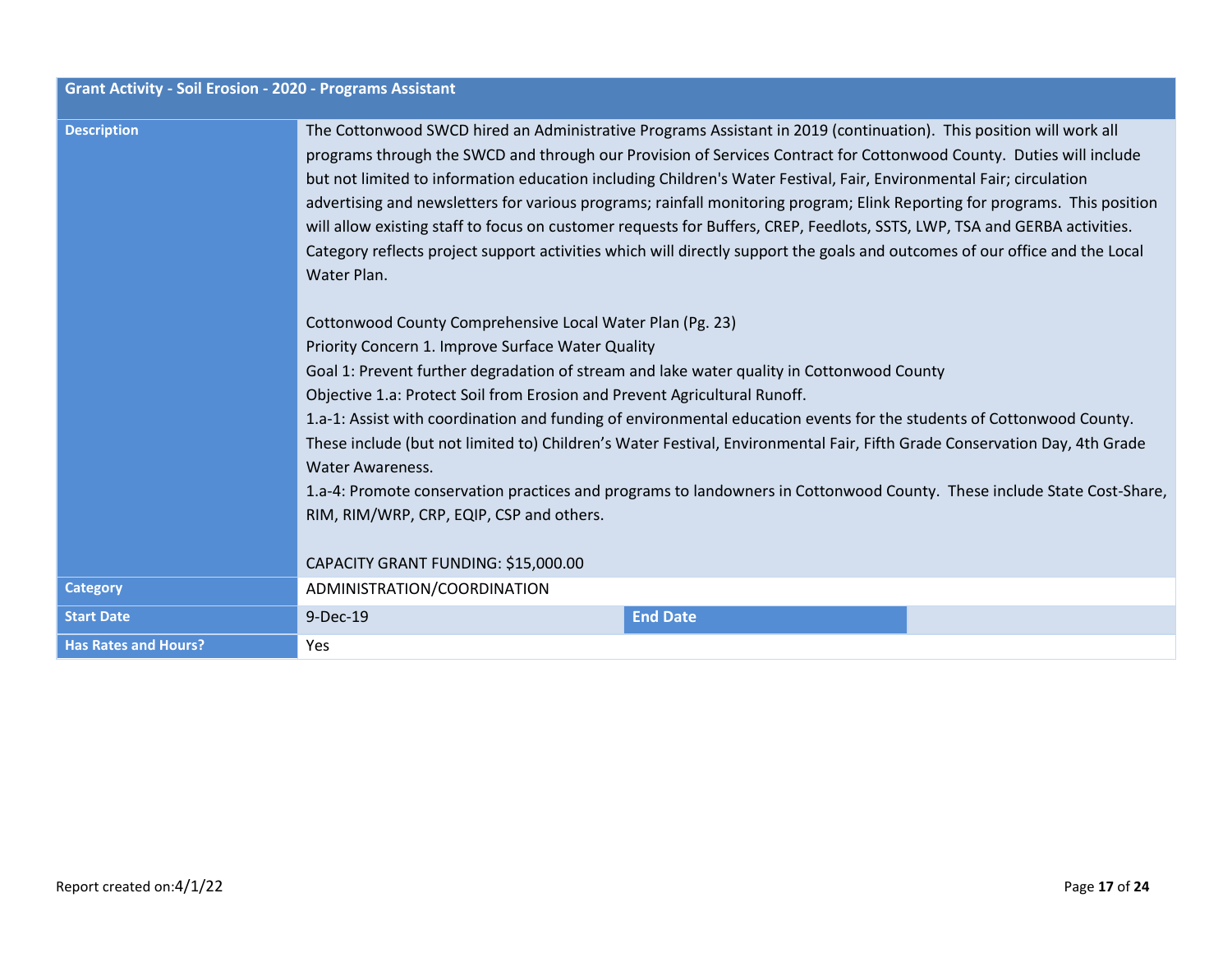| <b>Actual Results</b> | DECEMBER 2019                                           |
|-----------------------|---------------------------------------------------------|
|                       | No funds expended.                                      |
|                       | DECEMBER 2020                                           |
|                       | No funds expended.                                      |
|                       | JANUARY - DECEMBER 2021                                 |
|                       | Program Assistant - 312.25 hrs. @ \$51.52 = \$16,087.12 |
|                       | RIPARIAN - \$16,087.12                                  |
|                       | Program Assistant - 312 hrs. @ $$51.52 = $16,074.24$    |
|                       | SOIL LOSS - \$16,074.24                                 |
|                       | (This activity has been over spent)                     |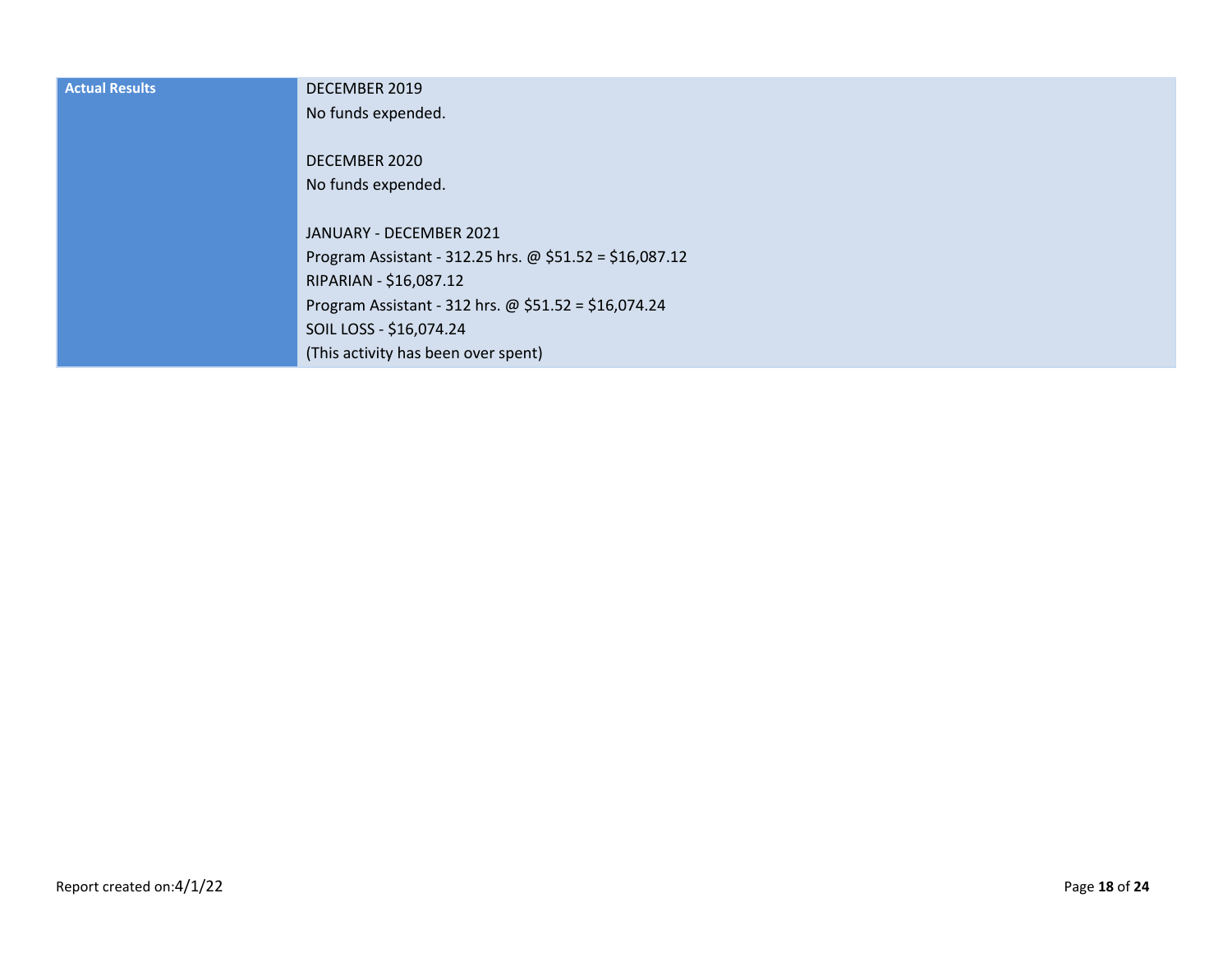| <b>Grant Activity - Soil Erosion - 2020 - Resource Technician</b> |                                                                                                                                                                                                                                                                                                                                                                                                                                                                                                                                                                                                                                                                                                                                                                                                                                                                                                                                                                                                                                                                                                                                                                                                                                                                                                                                                                                                                                                                                                                                                                                                                                                                                                                                                                                                                                           |                 |  |
|-------------------------------------------------------------------|-------------------------------------------------------------------------------------------------------------------------------------------------------------------------------------------------------------------------------------------------------------------------------------------------------------------------------------------------------------------------------------------------------------------------------------------------------------------------------------------------------------------------------------------------------------------------------------------------------------------------------------------------------------------------------------------------------------------------------------------------------------------------------------------------------------------------------------------------------------------------------------------------------------------------------------------------------------------------------------------------------------------------------------------------------------------------------------------------------------------------------------------------------------------------------------------------------------------------------------------------------------------------------------------------------------------------------------------------------------------------------------------------------------------------------------------------------------------------------------------------------------------------------------------------------------------------------------------------------------------------------------------------------------------------------------------------------------------------------------------------------------------------------------------------------------------------------------------|-----------------|--|
| <b>Description</b>                                                | The District Resource Technician directly with landowners to help identify their resource concerns and work to implement<br>conservation practices. Position focus will include targeting of resource concerns, implementation of conservation<br>practices, Wetland Conservation Act and other resource programs as deemed necessary.<br>The District is working towards increasing our technical capacity and bmp workload. This position will work towards the<br>installation of more grass waterways (7,260 ft - 5 acres), sediment control basins (5 no.), terraces (3 no.) with a special<br>emphasis on cover crops (200 acres) and assisting with the Buffer Initiative.<br>In the Riparian Management Zone assistance to landowners will include buffers, filter strips, native tree plantings, pasture<br>management and structural practices to help stabilize targeted riparian areas.<br>Cottonwood County Comprehensive Local Water Plan (Pg. 23-25)<br>Priority Concern 1. Improve Surface Water Quality<br>Goal 1: Prevent further degradation of stream and lake water quality in Cottonwood County<br>Objective 1.a: Protect Soil from Erosion and Prevent Agricultural Runoff.<br>1.a-2: Educate landowners on lakeshore and streambank stabilization practices.<br>1.a-3: Promote the use of buffer strips along ditches, streams and lakes within Cottonwood County utilizing available<br>conservation programs and incentives.<br>1.a-4: Promote conservation practices and programs to landowners in Cottonwood County. These include State Cost-Share,<br>RIM, RIM/WRP, CRP, EQIP, CSP and others.<br>1.a-8; 1.a-13; 1.a-18 and 1.a-23: Promote, assist and seek funding to reduce erosion by installing eligible streambank and<br>lakeshore stabilization projects.<br>CAPACITY GRANT OBLIGATION: \$20,000.00 |                 |  |
| <b>Category</b>                                                   | TECHNICAL/ENGINEERING ASSISTANCE                                                                                                                                                                                                                                                                                                                                                                                                                                                                                                                                                                                                                                                                                                                                                                                                                                                                                                                                                                                                                                                                                                                                                                                                                                                                                                                                                                                                                                                                                                                                                                                                                                                                                                                                                                                                          |                 |  |
| <b>Start Date</b>                                                 | 9-Dec-19                                                                                                                                                                                                                                                                                                                                                                                                                                                                                                                                                                                                                                                                                                                                                                                                                                                                                                                                                                                                                                                                                                                                                                                                                                                                                                                                                                                                                                                                                                                                                                                                                                                                                                                                                                                                                                  | <b>End Date</b> |  |
| <b>Has Rates and Hours?</b>                                       | Yes                                                                                                                                                                                                                                                                                                                                                                                                                                                                                                                                                                                                                                                                                                                                                                                                                                                                                                                                                                                                                                                                                                                                                                                                                                                                                                                                                                                                                                                                                                                                                                                                                                                                                                                                                                                                                                       |                 |  |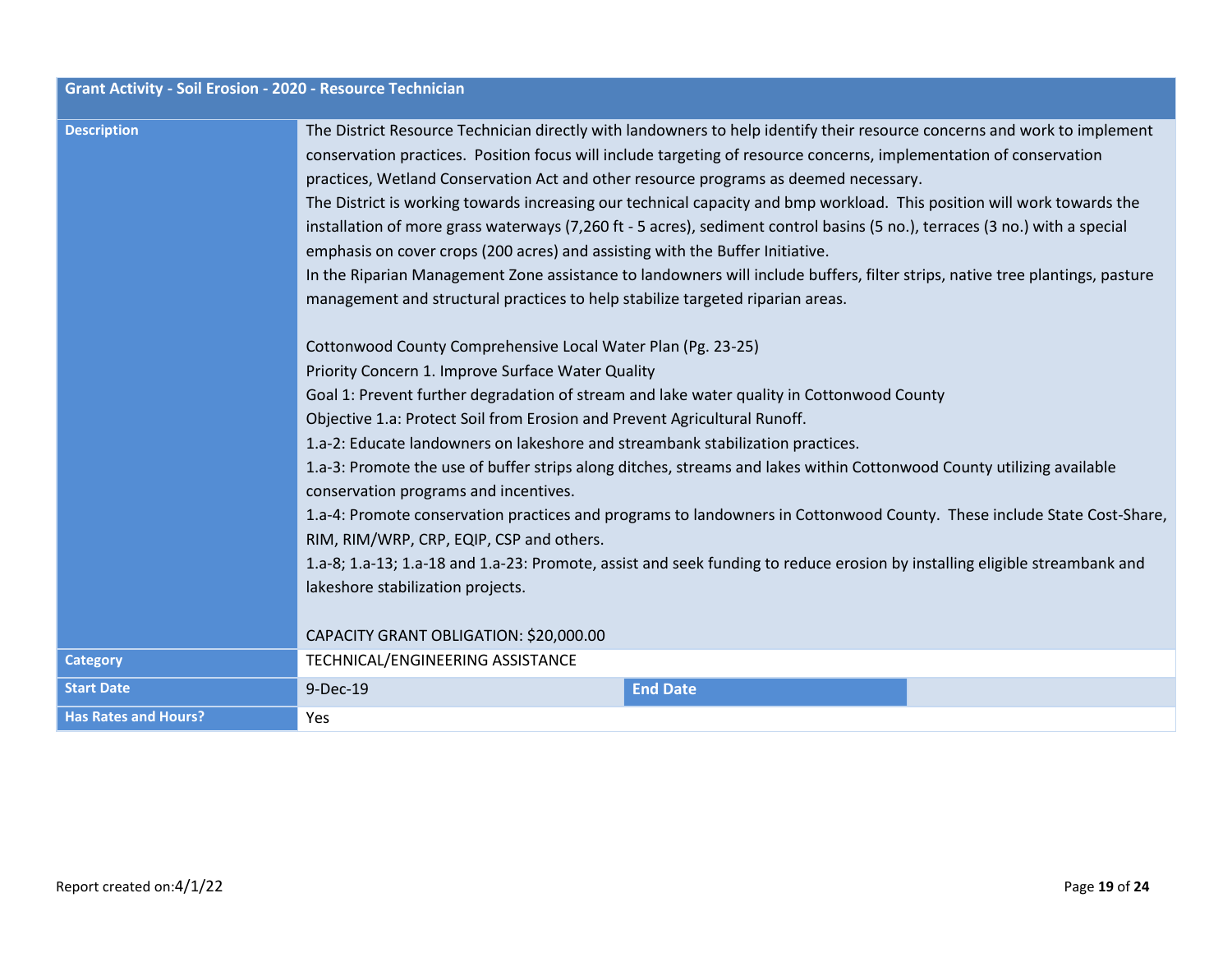| <b>Actual Results</b> | DECEMBER 2019                                                             |  |
|-----------------------|---------------------------------------------------------------------------|--|
|                       | No funds expended.                                                        |  |
|                       |                                                                           |  |
|                       | <b>MARCH 2021</b>                                                         |  |
|                       | Funding request change, staff vacancy by Resource Technician. \$19,958.00 |  |
|                       | Funding moved to the following:                                           |  |
|                       | Riparian Mgmt. - Program Tech2 - \$10,000 New Budget \$20,000.00          |  |
|                       | Soil Erosion - Program Tech2 - \$9,958.00 New Budget \$19,958.00          |  |
|                       |                                                                           |  |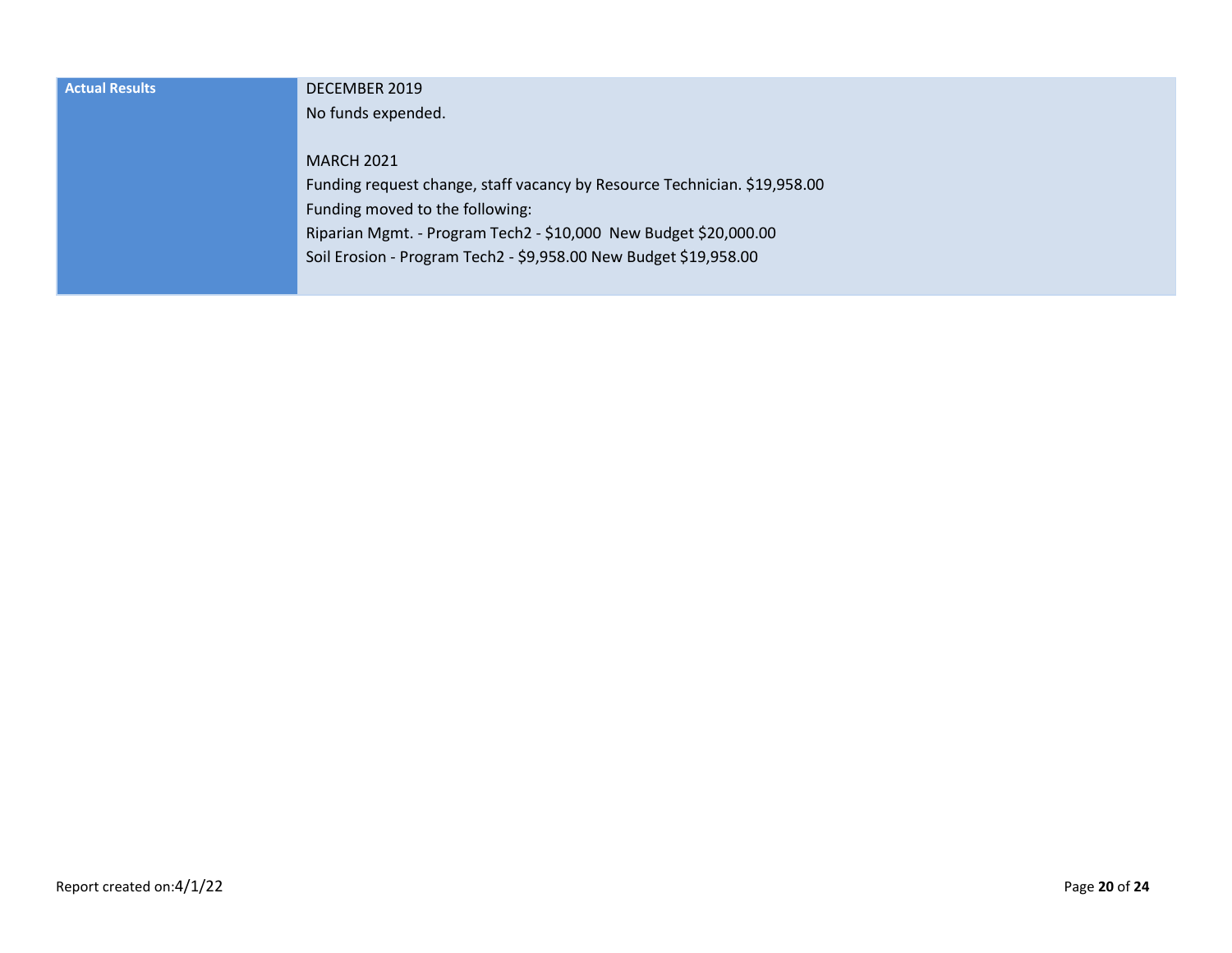| <b>Grant Activity - Soil Erosion - 2020 - Staff</b> |                                                                                                                                                                                                                                                                                                                                                                                                                                                                                                                                                                                                                                                                                                                                                        |                 |  |
|-----------------------------------------------------|--------------------------------------------------------------------------------------------------------------------------------------------------------------------------------------------------------------------------------------------------------------------------------------------------------------------------------------------------------------------------------------------------------------------------------------------------------------------------------------------------------------------------------------------------------------------------------------------------------------------------------------------------------------------------------------------------------------------------------------------------------|-----------------|--|
| <b>Description</b>                                  | Staff will provide Soil Loss assistance (including administration, information, education, technical and engineering services)<br>to landowners including buffers, filter strips, ecological practices (including a focus on soil health and cover crops) and<br>structural practices to help stabilize targeted vulnerable soils.<br>These funds will include staff time and benefits (if appropriate for position).<br>Cottonwood County Comprehensive Local Water Plan (Pg. 29)<br>Priority Concern 1. Improve Surface Water Quality<br>Goal 1: Prevent further degradation of stream and lake water quality in Cottonwood County<br>Objective 1.d: Address TMDL Impaired Waters.<br>1.d.3; 1.c.5; 1.c.7.<br>CAPACITY GRANT OBLIGATION: \$10,000.00 |                 |  |
| <b>Category</b>                                     | PROJECT DEVELOPMENT                                                                                                                                                                                                                                                                                                                                                                                                                                                                                                                                                                                                                                                                                                                                    |                 |  |
| <b>Start Date</b>                                   | 9-Dec-19                                                                                                                                                                                                                                                                                                                                                                                                                                                                                                                                                                                                                                                                                                                                               | <b>End Date</b> |  |
| <b>Has Rates and Hours?</b>                         | Yes                                                                                                                                                                                                                                                                                                                                                                                                                                                                                                                                                                                                                                                                                                                                                    |                 |  |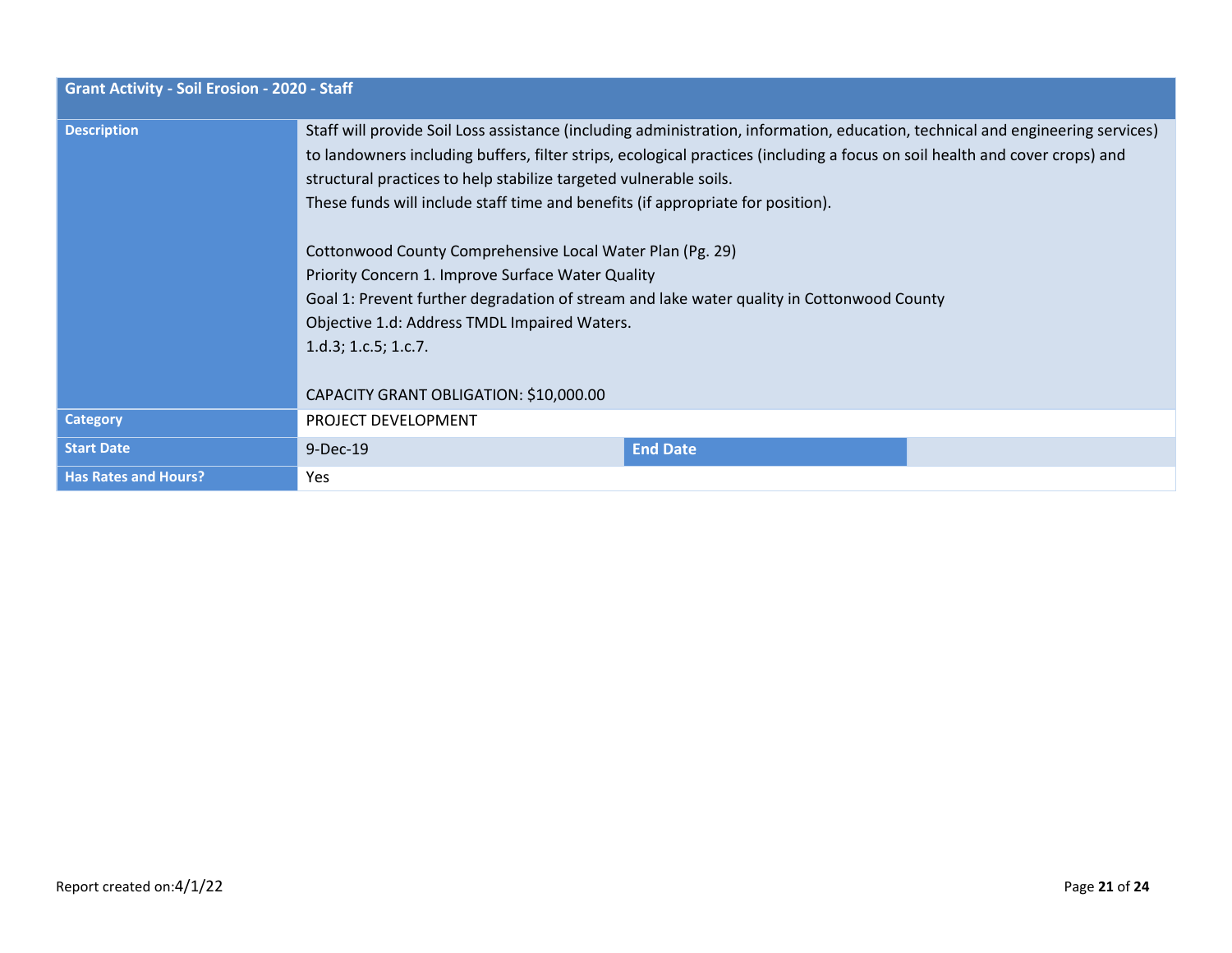| <b>Actual Results</b> | DECEMBER 2019                                             |
|-----------------------|-----------------------------------------------------------|
|                       | No funds expended.                                        |
|                       |                                                           |
|                       | DECEMBER 2020                                             |
|                       | No funds expended.                                        |
|                       |                                                           |
|                       | JANUARY - DECMEBER 2021                                   |
|                       | Program Assistant - 132.5 hrs. @ $$51.52 = $6,826.40$     |
|                       | Program Technician2 - 85 hrs. @ $$38.33 = $3,258.05$      |
|                       | RIPARIAN TOTAL - \$10,084.45                              |
|                       |                                                           |
|                       | Administrator - 4 hrs. @ \$80.08 = \$320.32               |
|                       | Program Assistant - 147 hrs. @ $$51.52 = $7,573.44$       |
|                       | Farm Bill/Program Tech - 46.5 hrs. @ \$57.12 = \$2,656.08 |
|                       | SOIL LOSS TOTAL - \$10,549.84                             |
|                       | (This activity has been over spent)                       |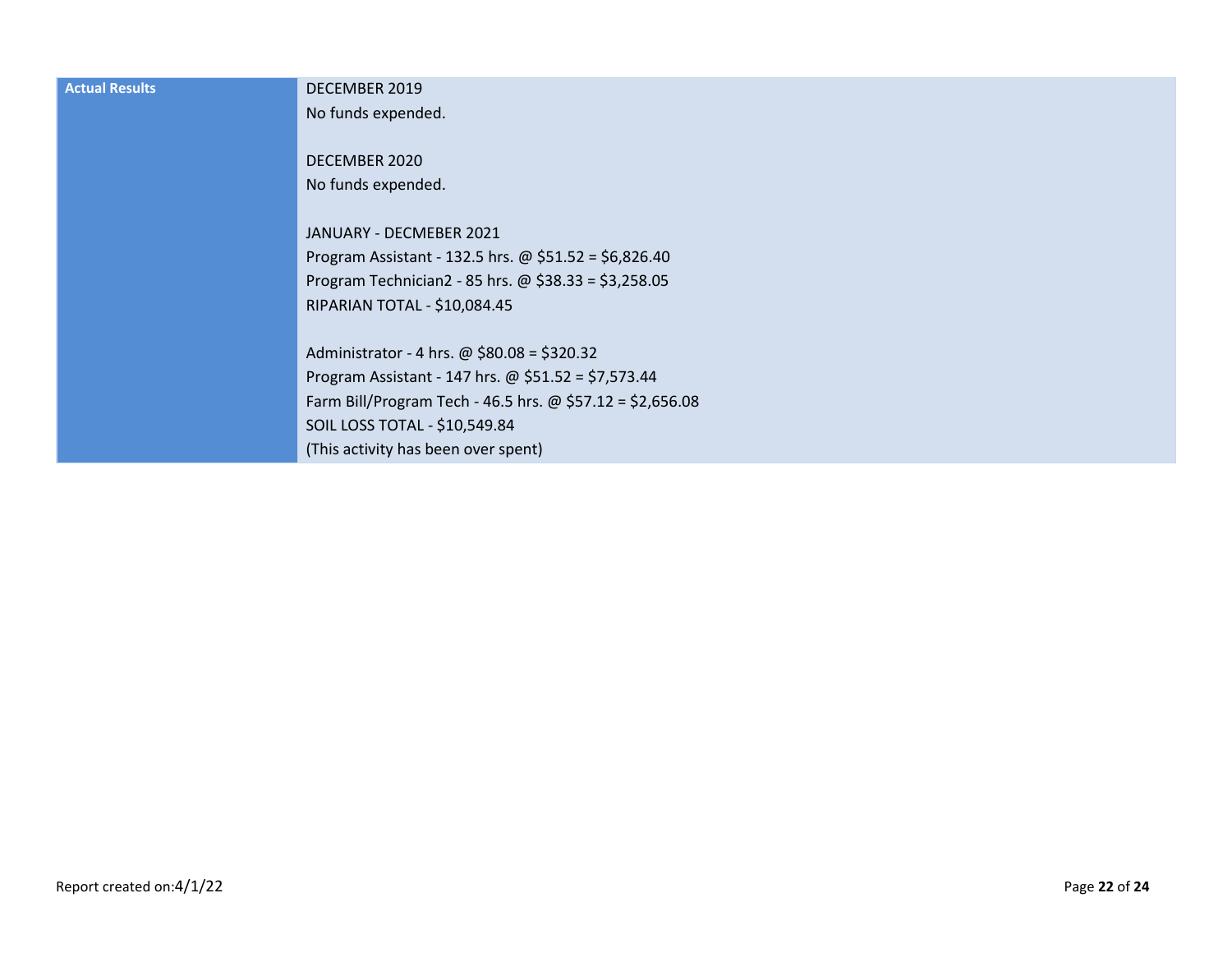| Grant Activity - Water Storage Treatment - 2020 - Watershed Technician |                                                                                                                                                                                                                                                                                                                                                                                                                                                                                                                                                                          |  |  |
|------------------------------------------------------------------------|--------------------------------------------------------------------------------------------------------------------------------------------------------------------------------------------------------------------------------------------------------------------------------------------------------------------------------------------------------------------------------------------------------------------------------------------------------------------------------------------------------------------------------------------------------------------------|--|--|
| <b>Description</b>                                                     | The Watonwan Watershed Technician position will move into a Watershed Technician position with the ability to work in<br>all watersheds throughout Cottonwood County. Providing assistance (including administration, information, education,<br>technical and engineering services) to landowners including buffers, filter strips, ecological practices (including a focus on<br>soil health and cover crops) and structural practices to help stabilize targeted vulnerable soils.<br>These funds will include staff time and benefits (if appropriate for position). |  |  |
|                                                                        | Cottonwood County Comprehensive Local Water Plan (Pg. 30)                                                                                                                                                                                                                                                                                                                                                                                                                                                                                                                |  |  |
|                                                                        | Priority Concern 3. Drainage Management                                                                                                                                                                                                                                                                                                                                                                                                                                                                                                                                  |  |  |
|                                                                        | Goal 1: Improve stream and lake water quality and hydrology by better managing public and private agricultural drainage                                                                                                                                                                                                                                                                                                                                                                                                                                                  |  |  |
|                                                                        | systems.                                                                                                                                                                                                                                                                                                                                                                                                                                                                                                                                                                 |  |  |
|                                                                        | Objective 3.a; 3.b; 3.c through all County Watersheds.                                                                                                                                                                                                                                                                                                                                                                                                                                                                                                                   |  |  |
|                                                                        | CAPACITY GRANT OBLIGATION: \$15,000.00                                                                                                                                                                                                                                                                                                                                                                                                                                                                                                                                   |  |  |
| <b>Category</b>                                                        | TECHNICAL/ENGINEERING ASSISTANCE                                                                                                                                                                                                                                                                                                                                                                                                                                                                                                                                         |  |  |
| <b>Start Date</b>                                                      | <b>End Date</b><br>9-Dec-19                                                                                                                                                                                                                                                                                                                                                                                                                                                                                                                                              |  |  |
| <b>Has Rates and Hours?</b>                                            | Yes                                                                                                                                                                                                                                                                                                                                                                                                                                                                                                                                                                      |  |  |
| <b>Actual Results</b>                                                  | DECEMBER 2019                                                                                                                                                                                                                                                                                                                                                                                                                                                                                                                                                            |  |  |
|                                                                        | No funds expended.                                                                                                                                                                                                                                                                                                                                                                                                                                                                                                                                                       |  |  |
|                                                                        |                                                                                                                                                                                                                                                                                                                                                                                                                                                                                                                                                                          |  |  |
|                                                                        | January - December 2020<br>Watershed Technician - 128.5 hrs @ \$32.69 = \$4,200.68                                                                                                                                                                                                                                                                                                                                                                                                                                                                                       |  |  |
|                                                                        | Water Storage Treatment - \$4,200.68                                                                                                                                                                                                                                                                                                                                                                                                                                                                                                                                     |  |  |
|                                                                        |                                                                                                                                                                                                                                                                                                                                                                                                                                                                                                                                                                          |  |  |
|                                                                        | January - December 221                                                                                                                                                                                                                                                                                                                                                                                                                                                                                                                                                   |  |  |
|                                                                        | <b>EXCESS NUTRIENTS</b>                                                                                                                                                                                                                                                                                                                                                                                                                                                                                                                                                  |  |  |
|                                                                        | Watershed Technician - 230 hrs. $\omega$ \$44.37 = \$10,205.11 (Rounding)                                                                                                                                                                                                                                                                                                                                                                                                                                                                                                |  |  |
|                                                                        | <b>WATER STORAGE</b>                                                                                                                                                                                                                                                                                                                                                                                                                                                                                                                                                     |  |  |
|                                                                        | Watershed Technician - 153 hrs. @ \$44.37 = \$6,788.61                                                                                                                                                                                                                                                                                                                                                                                                                                                                                                                   |  |  |
|                                                                        |                                                                                                                                                                                                                                                                                                                                                                                                                                                                                                                                                                          |  |  |